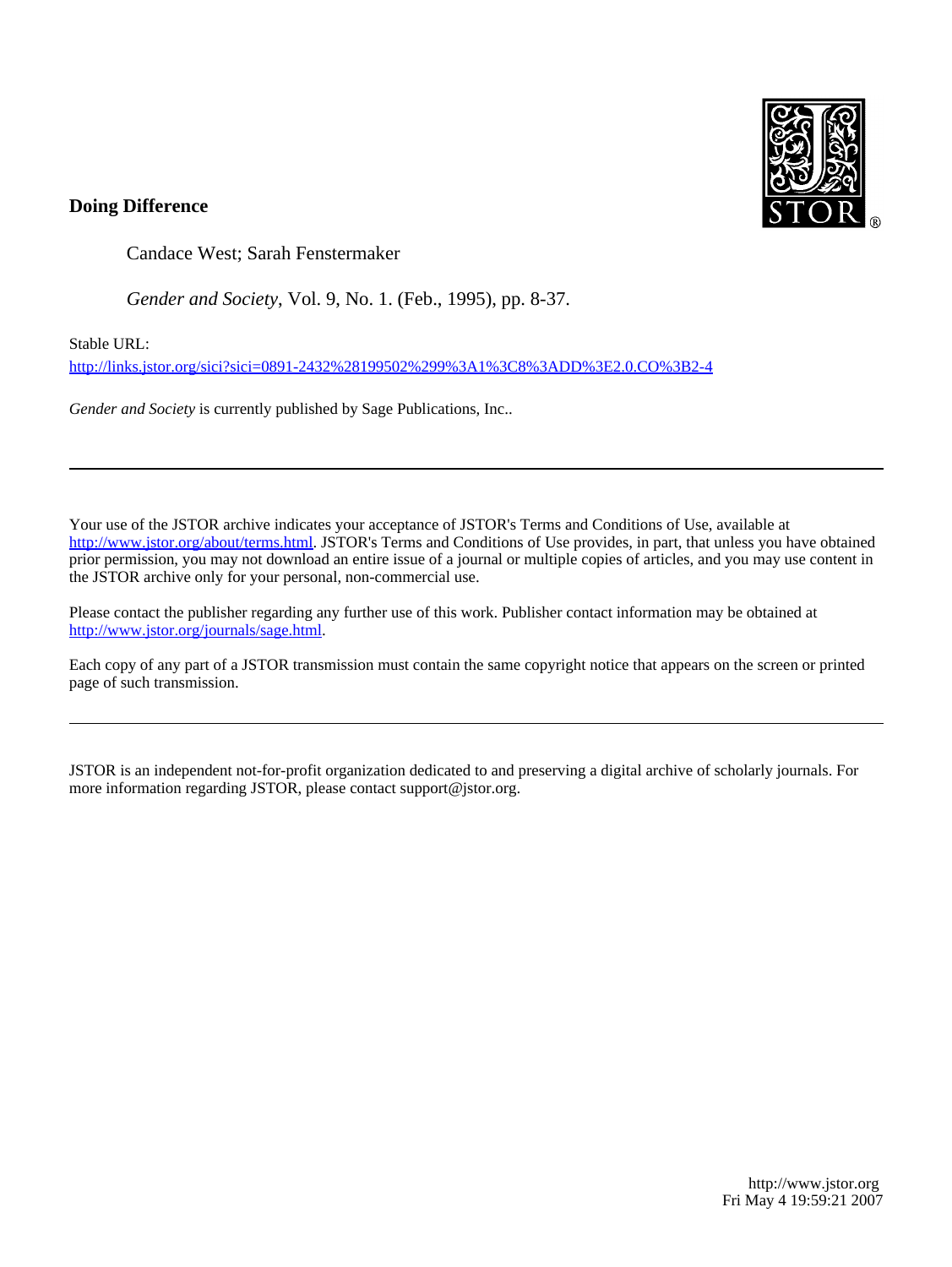# *DOING DIFFERENCE*

*CANDACE WEST University of California, Santa Cruz* 

*SARAH FENSTERMA KER University of California, Santa Barbara* 

*In this article, we advance a new understanding of "difference" as an ongoing interactional accomplishment. Calling on the authors' earlier reconceptualization of gender; they develop the further implications of this perspective for the relationships among gender; race, and class. The authors argue that, despite significant differences in their characteristics and outcomes, gender; race, and class are comparable as mechanisms for producing social inequality.* 

 $\mathbf{F}_{\text{ew}}$  persons think of math as a particularly feminine pursuit. Girls are not supposed to be good at it and women are not supposed to enjoy it. It is interesting, then, that we who do feminist scholarship have relied so heavily on mathematical metaphors to describe the relationships among gender, race, and class.' For example, some of us have drawn on basic arithmetic, adding, subtracting, and dividing what we know about race and class to what we already know about gender. Some have relied on multiplication, seeming to calculate the effects of the whole from the combination of different parts. And others have employed geometry, drawing on images of interlocking or intersecting planes and axes.

To be sure, the sophistication of our mathematical metaphors often varies with the apparent complexity of our own experiences. Those of us who, at one point, were able to "forget" race and class in our analyses of gender relations may be more likely to "add" these at a later point. By contrast, those of us who could never forget these dimensions of social life may be more likely to draw on complex geometrical imagery all along; nonetheless, the existence of so many different approaches to the topic seems indicative of the difficulties all of us have experienced in coming to terms with it.

Not surprisingly, proliferation of these approaches has caused considerable confusion in the existing literature. In the same book or article, we may find

**AUTHORS' NOTE:** *We gratefully acknowledge the critical comments and suggestions of John Brown Childs, Adele Clark, Evelyn Nakano Glenn, Herman Gray.* **Ai&** *Hurtado, Valerie Jenness, Nancy Jurik, Patricia Merriwethez Krginia Olesen, Pamela Roby, Dana Takagi, James R. West, Don H. Zimmerman, Maxine Baca Zinn, the graduate students of UCSB's Sociology 212P (winter 1993), and, especially, Denise Segura. Thanks to Patty Forgie for bibliographic assistance.* 

**GENDER** & SOCIETY, Vol. **<sup>9</sup>**No. I, **February 1995** 8-37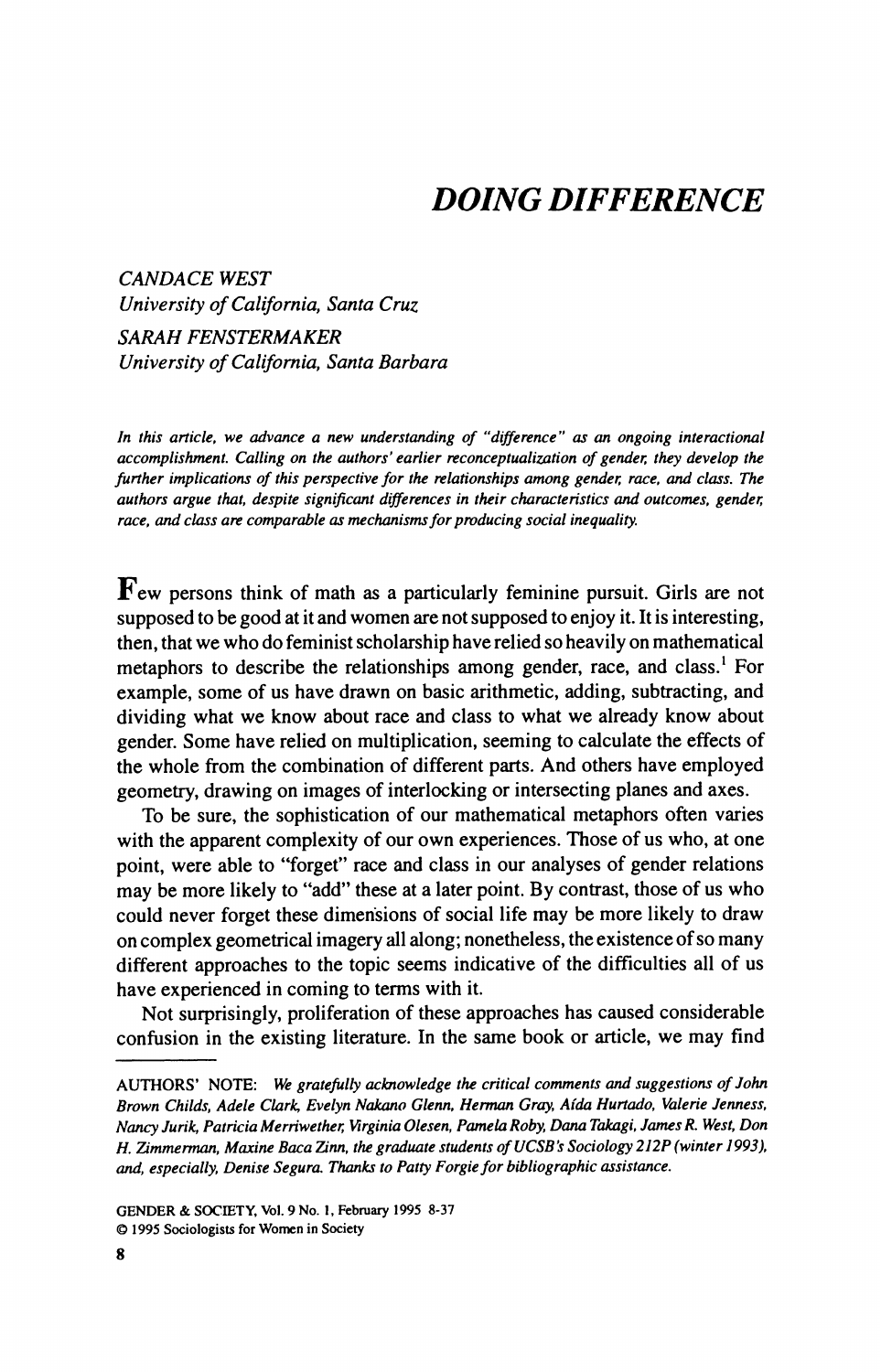references to gender, race, and class as "intersecting systems," as "interlocking categories," and as "multiple bases" for oppression. In the same anthology, we may find some chapters that conceive of gender, race, and class as distinct axes and others that conceive of them as concentric ones. The problem is that these alternative formulations have very distinctive, yet unarticulated, theoretical implications. For instance, if we think about gender, race, and class as additive categories, the whole will never be greater (or lesser) than the sum of its parts. By contrast, if we conceive of these as multiples, the result could be larger or smaller than their added sum, depending on where we place the signs. $2$  Geometric metaphors further complicate things, since we still need to know where those planes and axes go after they cross the point of intersection (if they are parallel planes and axes, they will never intersect at all).

Our purpose in this article is not to advance yet another new math but to propose a new way of thinking about the workings of these relations. Elsewhere (Berk 1985; Fenstermaker, West, and Zimmerman 1991; West and Fenstermaker 1993; West and Zimmerman 1987), we offered an ethnomethodologically informed, and, hence, distinctively sociological, conceptualization of gender as a routine, methodical, and ongoing accomplishment. We argued that doing gender involves acomplex of perceptual, interactional, and micropolitical activities that cast particular pursuits as expressions of manly and womanly "natures." Rather than conceiving of gender as an individual characteristic, we conceived of it as an emergent property of social situations: both an outcome of and a rationale for various social arrangements and a means of justifying one of the most fundamental divisions of society. We suggested that examining how gender is accomplished could reveal the mechanisms by which power is exercised and inequality is produced.

Our earlier formulation neglected race and class; thus, it is an incomplete framework for understanding social inequality. In this article, we extend our analysis to consider explicitly the relationships among gender, race, and class, and to reconceptualize "difference" as an ongoing interactional accomplishment. We start by summarizing the prevailing critique of much feminist thought as severely constrained by its white middle-class character and preoccupation. Here, we consider how feminist scholarship ends up borrowing from mathematics in the first place. Next, we consider how existing conceptualizations of gender have contributed to the problem, rendering mathematical metaphors the only alternatives. Then, calling on our earlier ethnomethodological conceptualization of gender, we develop the further implications of this perspective for our understanding of race and class. We assert that, while gender, race, and classwhat people come to experience as organizing categories of social difference-exhibit vastly different descriptive characteristics and outcomes, they are, nonetheless, comparable as mechanisms for producing social inequality.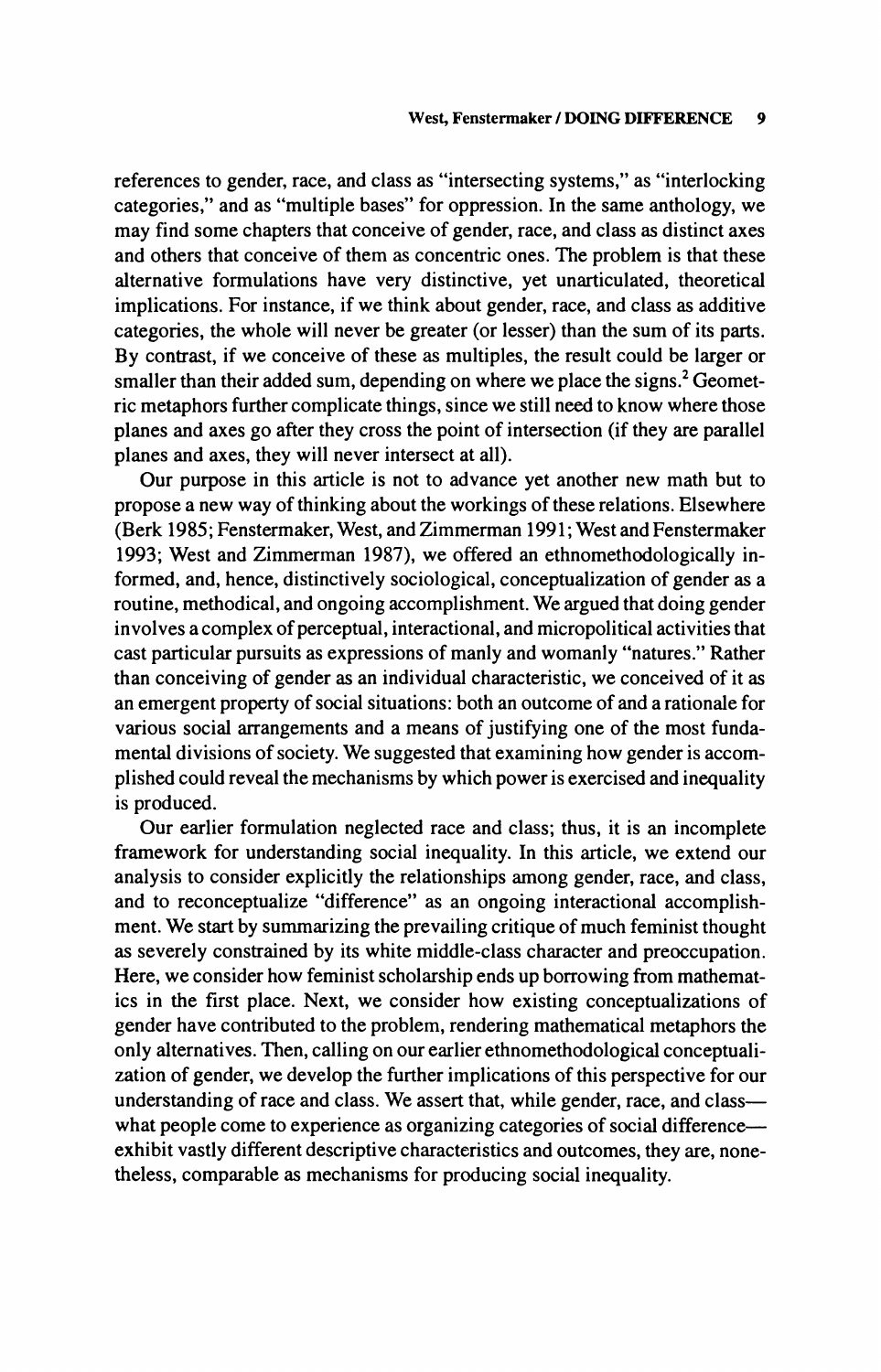#### **10 GENDER** & **SOCIETYI February 1995**

## **WHITE MIDDLE-CLASS BIAS IN FEMINIST THOUGHT**

What is it about feminist thinking that makes race and class such difficult concepts to articulate within its own parameters? The most widely agreed upon and disturbing answer to this question is that feminist thought suffers from a white middle-class bias. The privileging of white and middle-class sensibilities in feminist thought results from both who did the theorizing and how they did it. White middle-class women's advantaged viewpoint in a racist and classbound culture, coupled with the Western tendency to construct the self as distinct from "other," distorts their depictions of reality in predictable directions (Young 1990). The consequences of these distortions have been identified in a variety of places, and analyses of them have enlivened every aspect of feminist scholarship (see, for example, Aptheker 1989; Collins 1990; Davis 1981; Hurtado 1989; Zinn 1990).

For example, bell hooks points out that feminism within the United States has never originated among the women who are most oppressed by sexism, "women who are daily beaten down, mentally, physically, and spirituallywomen who are powerless to change their condition in life" (1984, 1). The fact that those most victimized are least likely to question or protest is, according to hooks (1984), a consequence of their victimization. From this perspective, the white middle-class character of most feminist thought stems directly from the identities of those who produce it.

Aida Hurtado notes further the requisite time and resources that are involved in the production of feminist writing: "without financial assistance, few low-income and racial/ethnic students can attend universities; without higher education, few working-class and ethnic/racial intellectuals can become professors" (1989, 838). Given that academics dominate the production of published feminist scholarship, it is not surprising that feminist theory is dominated by white, highly educated women (see also hooks 1981; Joseph and Lewis 1981).

Still others (Collins 1990; Davis 1981; Lorde 1984; Moraga and Anzaldua 1981; Zinn, Cannon, Higginbotham, and Dill 1986) point to the racism and classism of feminist scholars themselves. Maxine Baca Zinn and her colleagues observe that, "despite white, middle-class feminists' frequent expressions of interest and concern over the plight of minority and working-class women, those holding the gatekeeping positions at important feminist journals are as white as are those at any mainstream social science or humanities publication" (1986,293).

Racism and classism can take a variety of forms. Adrienne Rich contends that, although white (middle-class) feminists may not consciously believe that their race is superior to any other, they are often plagued by a form of "white solipsism"-thinking, imagining, and speaking "as if whiteness described the world," resulting in "a tunnel-vision which simply does not see nonwhite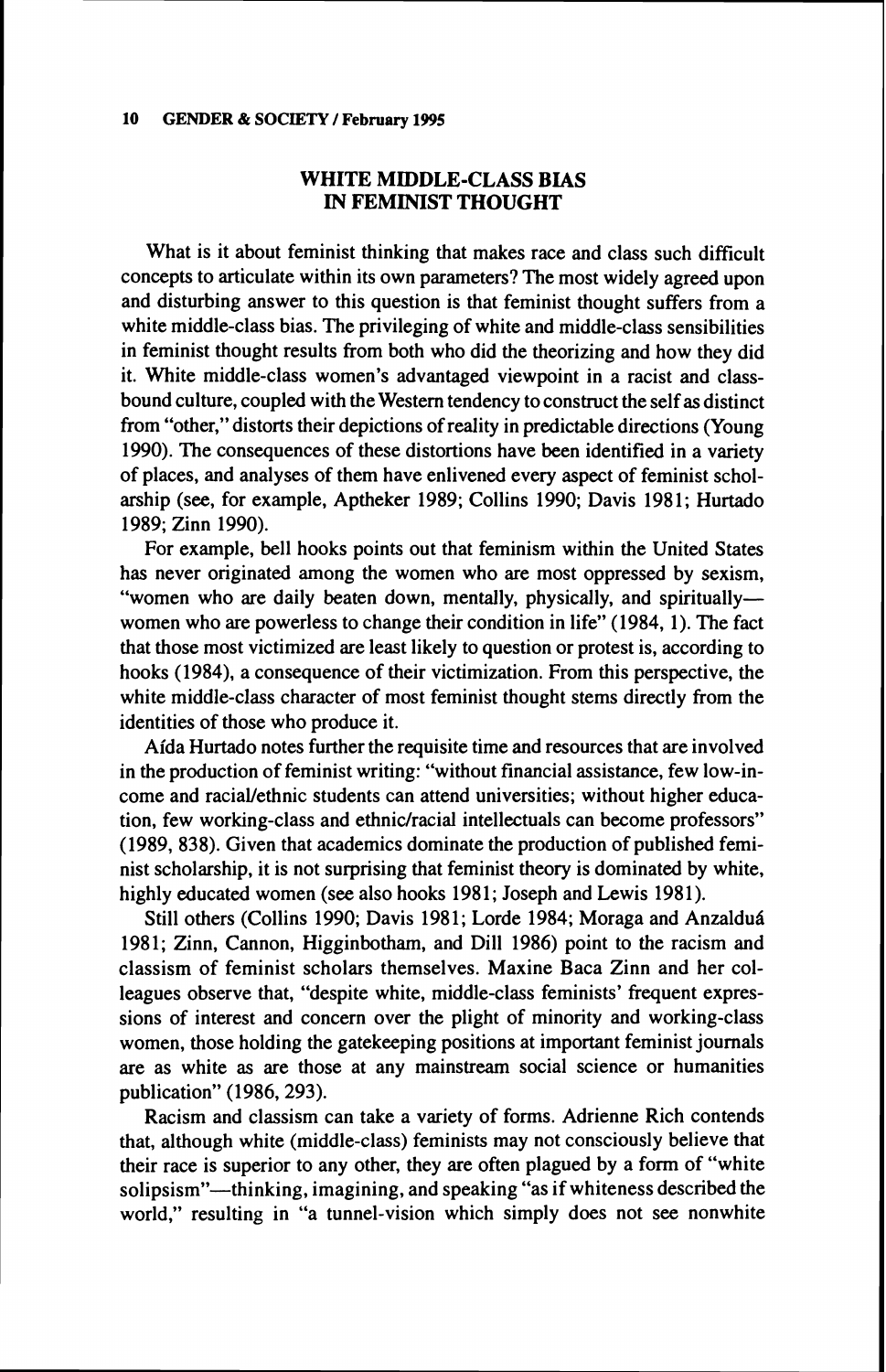experience or existence as precious or significant, unless in spasmodic, impotent guilt reflexes, which have little or no long-term, continuing usefulness" (1979, 306). White middle-class feminists, therefore, may offer conscientious expressions of concern over "racism-and-classism," believing that they have thereby taken into consideration profound differences in women's experience; simultaneously, they can fail to see those differences at all (Bhavani in press).

There is nothing that prevents any of these dynamics from coexisting and working together. For example, Patricia Hill Collins (1990) argues that the suppression of Black feminist thought stems both from white feminists' racist and classist concerns and from Black women intellectuals' consequent lack of participation in white feminist organizations. Similarly, Cherrie Moraga (1981) argues that the "denial of difference" in feminist organizations derives not only from white middle-class women's failure to "see" it but also from women of color's and working-class women's reluctance to challenge such blindness. Alone and in combination with one another, these sources of bias do much to explain why there has been a general failure to articulate race and class within the parameters of feminist scholarship; however, they do not explain the attraction of mathematical metaphors to right the balance. To understand this development, we must look further at the logic of feminist thought itself.

### **Mathematical Metaphors and Feminist Thought**

Following the earlier suggestion of bell hooks (1981; see also Hull, Scott, and Smith 1982). Elizabeth Spelman contends that, in practice, the term "women" actually functions as a powerful false generic in white feminists' thinking:

The "problem of difference" for feminist theory has never been a general one about how to weigh the importance of what we have in common against the importance of our differences. To put it that way hides two crucial facts: First, the description of what we have in common "as women" has almost always been a description of white middle-class women. Second, the "difference" of this group of womenthat is, their being white and middle-class-has never had to be "brought into" feminist theory. To bring in "difference" is to bring in women who aren't white and middle class. (1988.4)

She warns that thinking about privilege merely as a characteristic of individuals—rather than as a characteristic of modes of thought—may afford us an understanding of "what privilege feeds but not what sustains it" (1988.4).

What are the implications of a feminist mode of thought that is so severely limited? The most important one, says Spelman, is the presumption that we can effectively and usefully isolate gender from race and class. To illustrate this point, she draws on many white feminists who develop their analyses of sexism by comparing and contrasting it with "other" forms of oppression. Herein she finds the basis for additive models of gender, race, and class, and "the ampersand problem":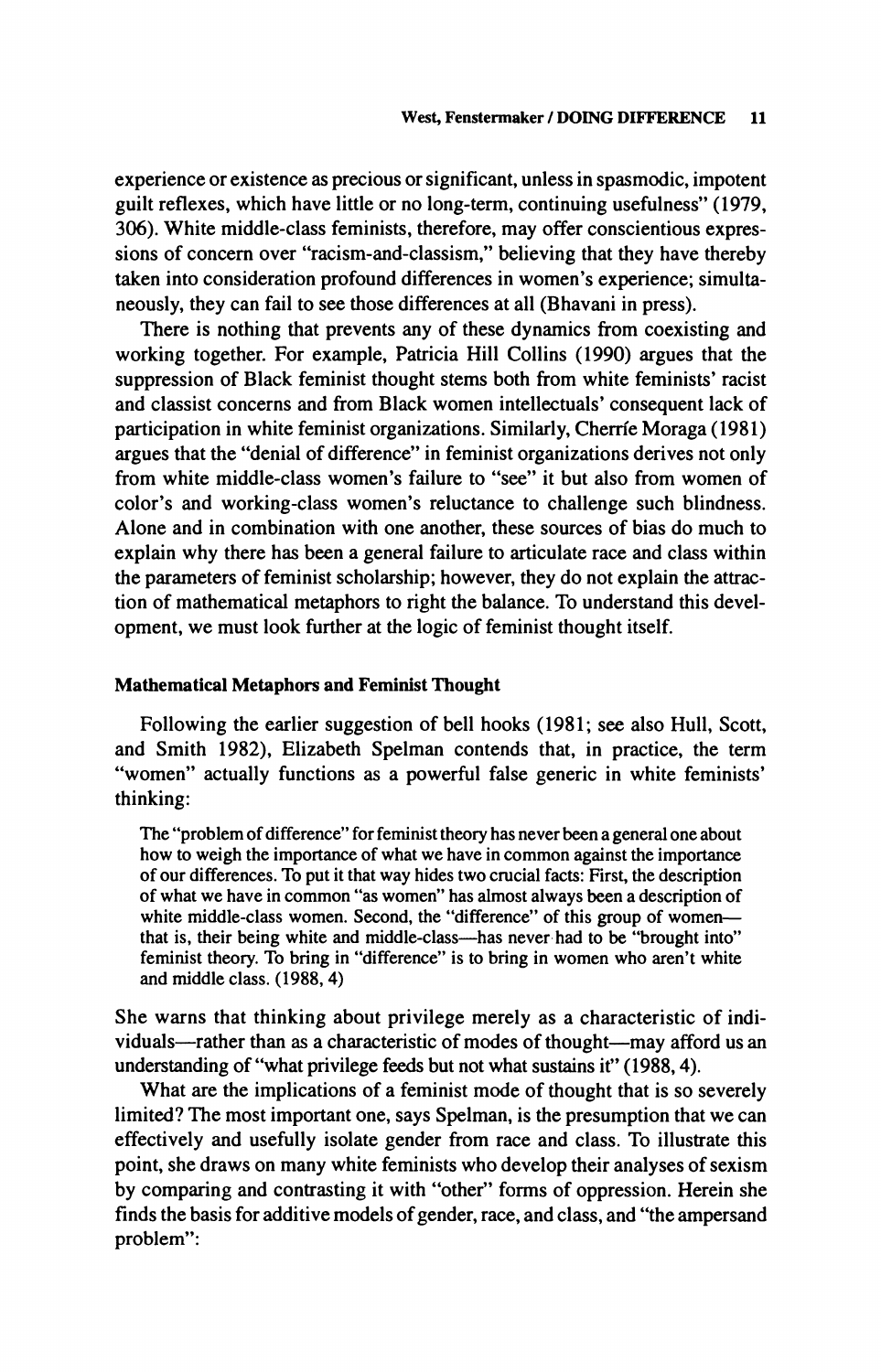### **12 GENDER** & **SOCIETY I February 1995**

de Beauvoir tends to talk about comparisons between sex and race, or between sex and class, or between sex and culture . . . comparisons between sexism and racism, between sexism and classism, between sexism and anti-Semitism. In the work of Chodorow and others influenced by her, we observe a readiness to look for links between sexism and other forms of oppression as distinct from sexism. (1988, 115)

Spelman notes that in both cases, attempts to add "other" elements of identity to gender, or "other" forms of oppression to sexism, disguise the race (white) and class (middle) identities of those seen as "women" in the first place. Rich's "white solipsism" comes into play again, and it is impossible to envision how women who are not white and middle class fit into the picture.

Although Spelman (1988) herself does not address mathematical metaphors based on multiplication, we believe that her argument is relevant to understanding how they develop. For example, take Cynthia Fuchs Epstein's (1973) notion of the "positive effect of the multiple negative" on the success of Black professional women. According to Epstein, when the "negative status" of being a woman is combined with the "negative status" of being Black, the result is the "positive status" of Black professional women in the job market. Baca Zinn and her colleagues contend that the very idea of this "multiple negative" having a positive effect "could not have survived the scrutiny of professional Black women or Black women students" (1986, 293). They suggest that only someone who was substantially isolated from Black women and their life experiences could have developed such a theory (and, presumably, only someone similarly situated could have promoted its publication in an established mainstream sociology journal).

Spelman's (1988) analysis highlights the following problem: if we conceive of gender as coherently isolatable from race and class, then there is every reason to assume that the effects of the three variables can be multiplied, with results dependent on the valence (positive or negative) of those multiplied variables; yet, if we grant that gender cannot be coherently isolated from race and class in the way we conceptualize it, then multiplicative metaphors make little sense.

If the effects of "multiple oppression" are not merely additive nor simply multiplicative, what are they? Some scholars have described them as the products of "simultaneous and intersecting systems of relationship and meaning" (Andersen and Collins 1992, xiii; see also Almquist 1989; Collins 1990; Glenn 1985). This description is useful insofar as it offers an accurate characterization of persons who are simultaneously oppressed on the basis of gender, race, and class, in other words, those "at the intersection" of all three systems of domination; however, if we conceive of the basis of oppression as more than membership in a category, then the theoretical implications of this formulation are troubling. For instance, what conclusions shall we draw from potential comparisons between persons who experience oppression on the basis of their race and class (e.g., working-class men of color) and those who are oppressed on the basis of their gender and class (e.g., white working-class women)? Would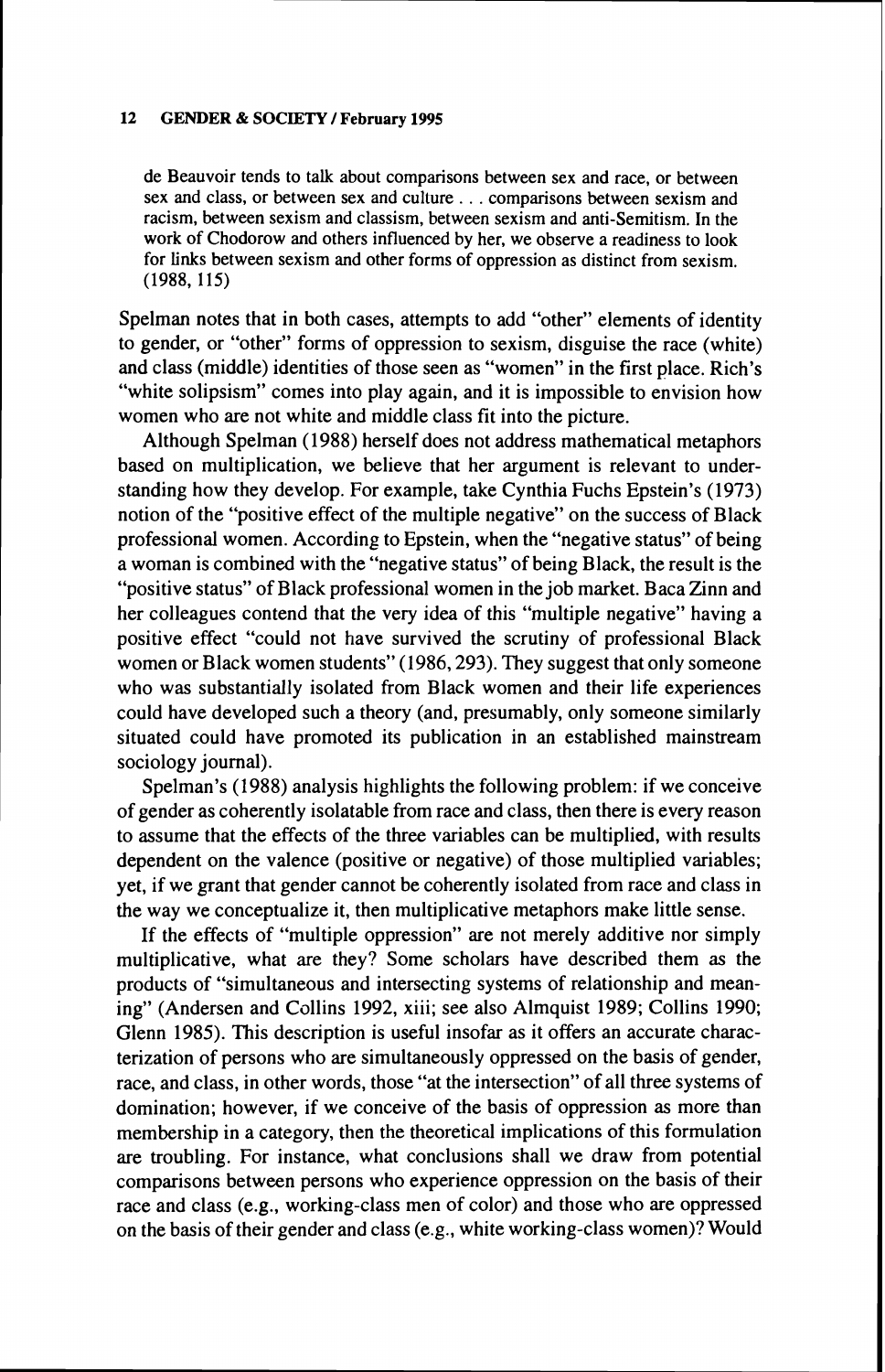the "intersection of two systems of meaning in each case be sufficient to predict common bonds among them?'Clearly not, says June Jordan: "When these factors of race, class and gender absolutely collapse is whenever you try to use them as automatic concepts of connection." She goes on to say that, while these concepts may work very well as indexes of "commonly felt conflict," their predictive value when they are used as "elements of connection" is "about as reliable as precipitation probability for the day after the night before the day" (1985,46).

What conclusions shall we draw from comparisons between persons who are said to suffer oppression "at the intersection" of all three systems and those who suffer in the nexus of only two? Presumably, we will conclude that the latter are "less oppressed" than the former (assuming that each categorical identity set amasses a specific quantity of oppression). Moraga warns, however, that "the danger lies in ranking the oppressions. *The danger lies in failing to acknowledge the specificity of the oppression"* (1981,29).

Spelman (1988, 123-25) attempts to resolve this difficulty by characterizing sexism, racism, and classism as "interlocking" with one another. Along similar lines, Margaret Andersen and Patricia Hill Collins (1992, xii) describe gender, race, and class as "interlocking categories of experience." The image of interlocking rings comes to mind, linked in such a way that the motion of any one of them is constrained by the others. Certainly, this image is more dynamic than those conveyed by additive, multiplicative, or geometric models: we can see where the rings are joined (and where they are not), as well as how the movement of any one of them would be restricted by the others, but note that this image still depicts the rings as separate parts.

If we try to situate particular persons within this array, the problem with it becomes clear. We can, of course, conceive of the whole as "oppressed people" and of the rings as "those oppressed by gender," "those oppressed by race," and "those oppressed by class" (see Figure 1). This allows us to situate women and men of all races and classes within the areas covered by the circles, save for white middle- and upper-class men, who fall outside them. However, what if we conceive of the whole as "experience"<sup>3</sup> and of the rings as gender, race, and class (see Figure 2)?

Here, we face an illuminating possibility and leave arithmetic behind: no person can experience gender without simultaneously experiencing race and class. As Andersen and Collins put it, "While race, class and gender can be seen as different axes of social structure, individual persons experience them simultaneously" (1992,  $xxi$ ).<sup>4</sup> It is this simultaneity that has eluded our theoretical treatments and is so difficult to build into our empirical descriptions (for an admirable effort, see Segura 1992). Capturing it compels us to focus on the actual mechanisms that produce social inequality. How do forms of inequality, which we now see are more than the periodic collision of categories, operate together? How do we see that all social exchanges, regardless of the participants or the outcome, are simultaneously "gendered," "raced," and "classed"?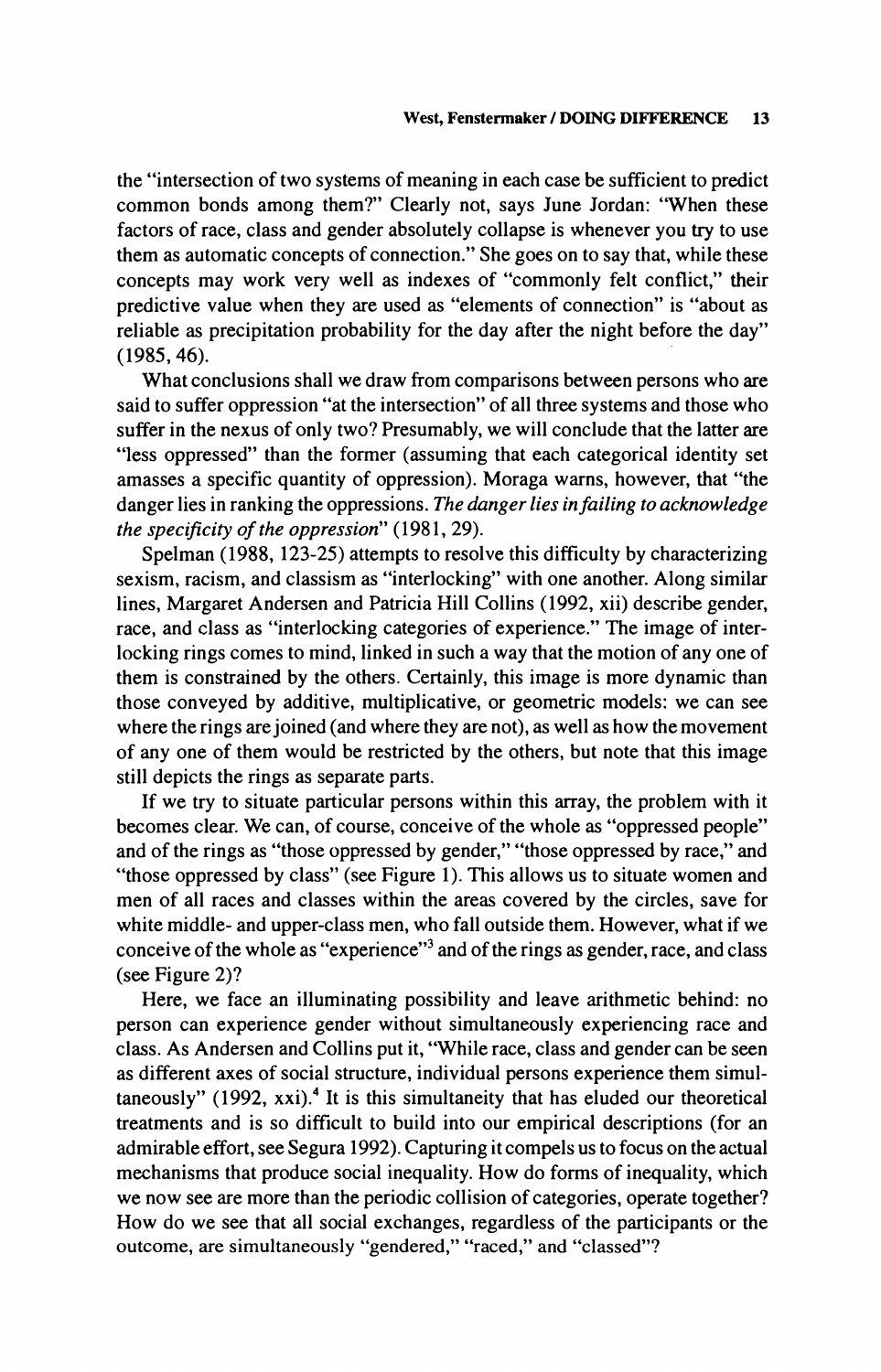

#### **Figure 1**:**Oppressed People**

**NOTE: 1** = White upper- and middle-class women; 2 = Upper- and middle-class women of color;  $3 =$  Upper- and middle-class men of color;  $4 =$  Working-class women of color;  $5 =$ White working-class women;  $6 =$  Working-class men of color;  $7 =$  White working-class men; 8 = White upper- and middle-class men. This figure is necessarily oversimplified. For example, upper- and middle-class people are lumped together, neglecting the possibility of significant differences between them.

To address these questions, we first present some earlier attempts to conceptualize gender. Appreciation for the limitations of these efforts, we believe, affords us a way to the second task: reconceptualizing the dynamics of gender, race, and class as they figure simultaneously in human institutions and interaction.

### **TRADITIONAL CONCEPTUALIZATIONS OF GENDER**

To begin, we turn to Arlie Russell Hochschild's "A Review of Sex Roles Research," published in 1973. At that time, there were at least four distinct ways of conceptualizing gender within the burgeoning literature on the topic: (1) as sex differences, (2) as sex roles, (3) in relation to the minority status of women, and (4) in relation to the caste/class status of women. Hochschild observes that each of these conceptualizations led to a different perspective on the behaviors of women and men: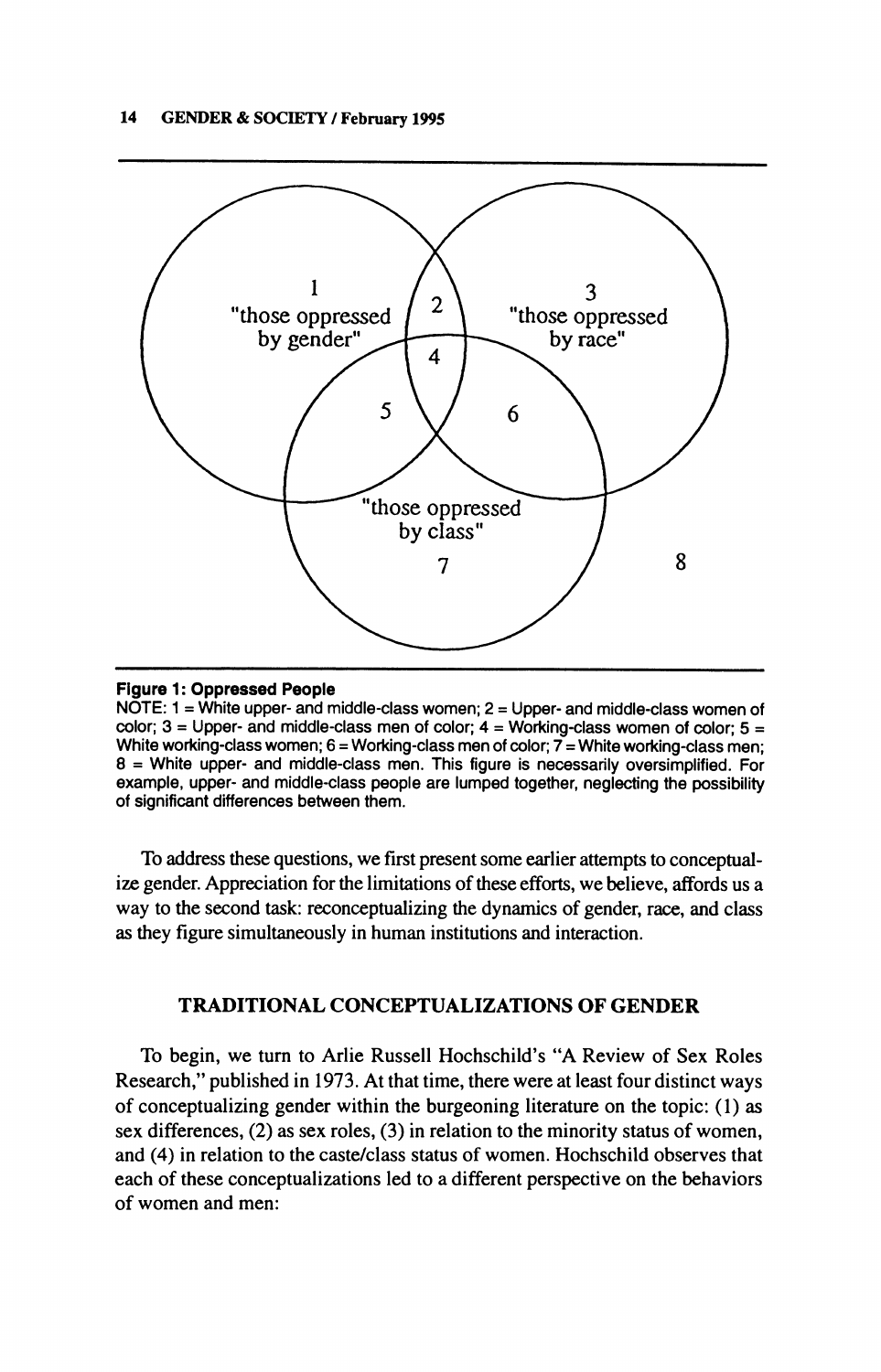

#### Figure 2: Experience

 $N$ OTE: 1 = White upper- and middle-class women: 2 = Upper- and middle-class women of color;  $3 =$  Upper- and middle-class men of color;  $4 =$  Working-class women of color;  $5 =$ White working-class women;  $6=$  Working-class men of color;  $7=$  White working-class men; 8 = White upper- and middle-class men. This figure is necessarily oversimplified. For example, upper- and middle-class people are lumped together, neglecting the possibility of significant differences between them.

What is to type **1** a feminine trait such as passivity is to type 2 a role element, to type **3**is a minority characteristic, and to type 4 is a response to powerlessness. Social change might also look somewhat different to each perspective; differences disappear, deviance becomes normal, the minority group assimilates, or power is equalized. **(1973, 1013)** 

Nona Glazer observes a further important difference between the types Hochschild identified, namely, where they located the primary source of inequality between women and men:

The *sex difference* and [sex] roles approaches share an emphasis on understanding factors that characterize individuals. These factors may be inherent to each sex or acquired by individuals in the course of socialization. The **minority** *group* and *caste/class* approaches share an emphasis on factors that are external to individuals, a concern with the structure of social institutions, and with the impact of historical events. **(1977, 103)** 

In retrospect, it is profoundly disturbing to contemplate what the minority group approach and the classlcaste approach implied about feminist thinking at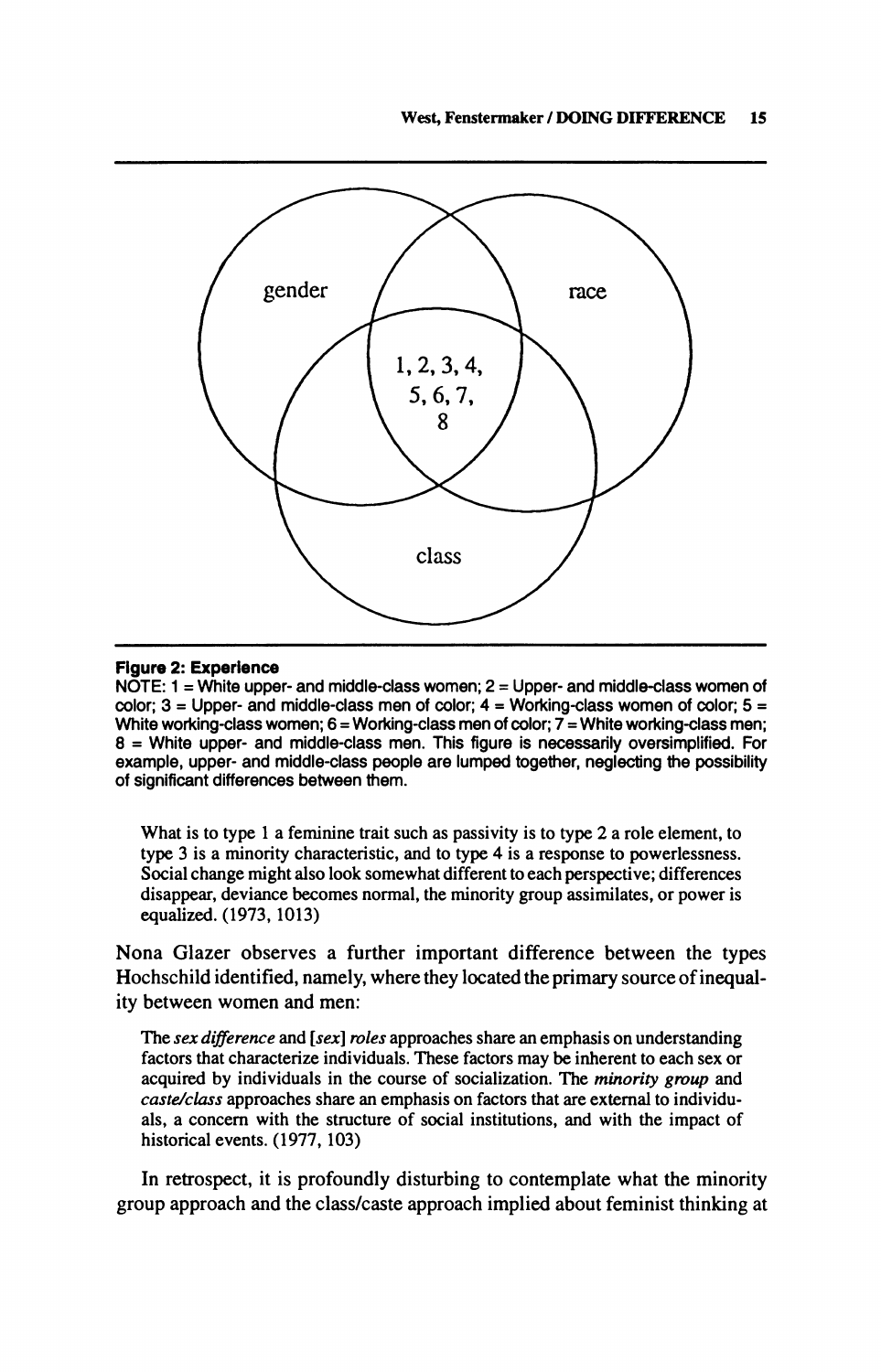### **16 GENDER** & **SOCIETYI February 1995**

the time. For example, Juliet Mitchell launched 'Women: The Longest Revolution" with the claim that "[tlhe situation of women is different from that of any other social group . . .within the world of men, their position is comparable to that of an oppressed minority" (1966, 11). Obviously, if "women" could be compared to "an oppressed minority," they had to consist of someone other than "oppressed minorities" themselves (cf. Hacker 1951).

Perhaps because of such theoretical problems, feminist scholars have largely abandoned the effort to describe women as a caste, as a class, or as a minority group **as** a project in its own right (see, for example, Aptheker 1989; Hull, Scott, and Smith 1982). What we have been left with, however, are two prevailing conceptualizations: (1) the sex differences approach and (2) the sex roles approach. And note, while the minority group and caste/class approaches were concerned with factors external to the individual (e.g., the structure of social institutions and the impact of historical events), the approaches that remain emphasize factors that characterize the individual (Glazer 1977).

Arguably, some might call this picture oversimplified. Given the exciting new scholarship that focuses on gender as something that is socially constructed, and something that converges with other inequalities to produce difference among women, have we not moved well beyond "sex differences" and "sex roles"? A close examination of this literature suggests that we have not. For example, Collins contends that

[wlhile race and gender are both socially constructed categories, constmctions of gender *rest on clearer biological criteria* than do constructions of race. Classifying African-Americans into specious racial categories is considerably more difficult than noting the *clear biological differences* distinguishing females from males . . . Women do share common experiences, but the experiences are not generally the same type as those affecting racial and ethnic groups. (1990, 27, emphasis added)

Of course, Collins is correct in her claim that women differ considerably from one another with respect to the distinctive histories, geographic origins, and cultures they share with men of their same race and class. The problem, however, is that what unites them as women are the "clear biological criteriadistinguishing females from males." Here, Collins reverts to treating gender **as** a matter of sex differences (i.e., as ultimately traceable to factors inherent to each sex), in spite of her contention that it is socially constructed. Gender becomes conflated with sex, as race might speciously be made equivalent to color.

Consider a further example. Spelman launches her analysis with a discussion of the theoretical necessity of distinguishing sex from gender. She praises de Beauvoir (1953) for her early recognition of the difference between the two and goes on to argue,

It is one thing to be biologically female, and quite another to be shaped by one's culture into a "woman"—a female with feminine qualities, someone who does the kinds of things "women" not "men" do, someone who has the kinds of thoughts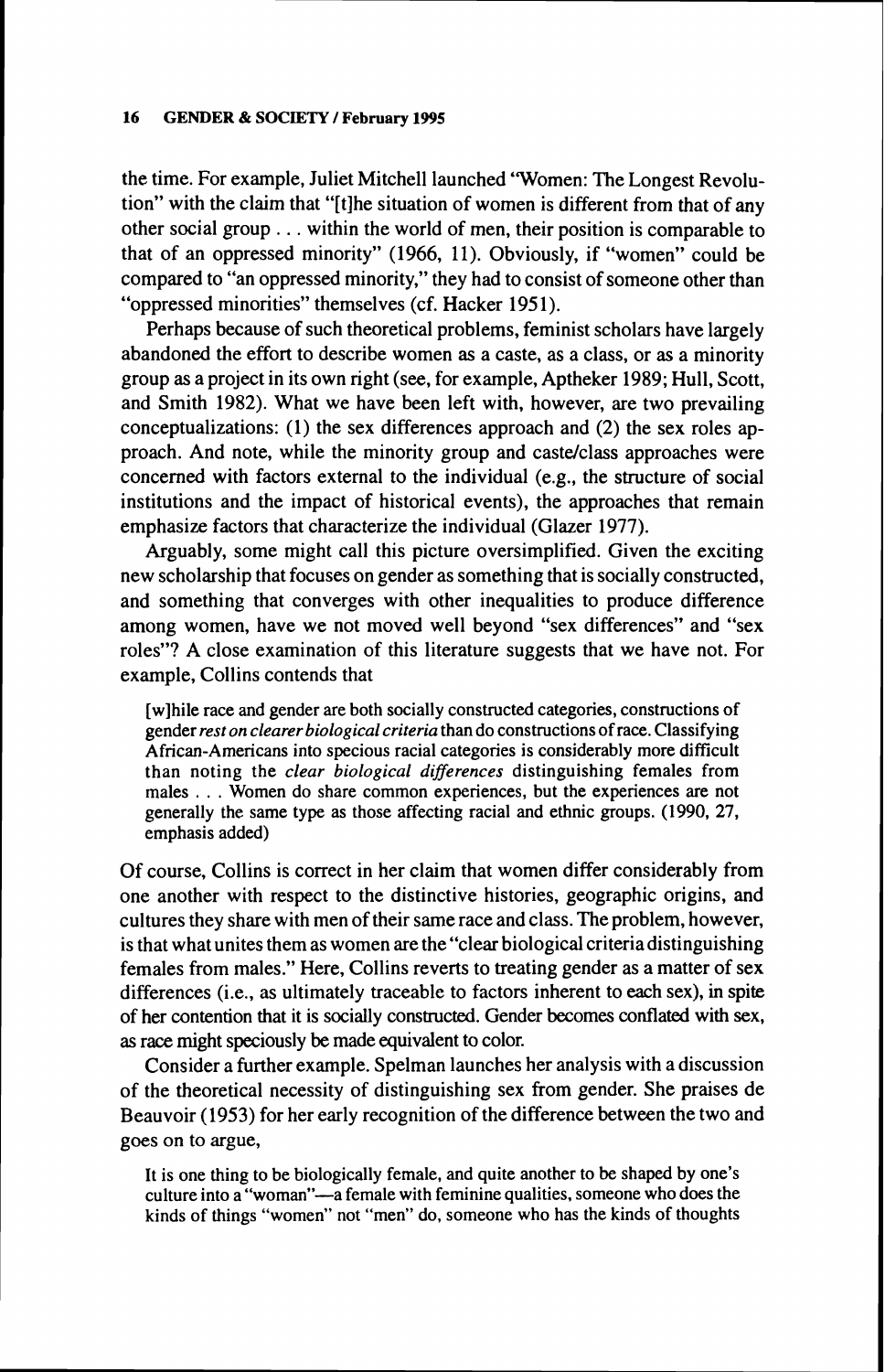and feelings that make doing these things seem an easy expression of one's feminine nature. (1988, **124)** 

How, then, does Spelman conceive of the social construction of woman? She not only invokes "sexual roles" to explain this process (1988, 121-23) but also speaks of "racial roles" (1988, 106) that affect the course that the process will take. Despite Spelman's elegant demonstration of how "woman" constitutes a false generic in feminist thought, her analysis takes us back to "sex roles" once again.

Our point here is not to take issue with Collins (1990) or Spelman (1988) in particular; it would be a misreading of our purpose to do so. We cite these works to highlight a more fundamental difficulty facing feminist theory in general: new conceptualizations of the bases of gender inequality still rest on old conceptualizations of gender (West and Fenstermaker 1993, 151). For example, those who rely on a sex differences approach conceive of gender as inhering in the individual, in other words, as the masculinity or femininity of a person. Elsewhere (Fenstermaker, West, and Zimmerman, 1991; West and Fenstermaker 1993; West and Zimmerman 1987), we note that this conceptualization obscures our understanding of how gender can structure distinctive domains of social experience (see also Stacey and Thorne 1985). "Sex differences" are treated as the explanation instead of the analytic point of departure.

Although many scholars who take this approach draw on socialization to account for the internalization of femininity and masculinity, they imply that by about five years of age these differences have become stable characteristics of individuals—much like sex (West and Zimmerman 1987, 126). The careful distinction between sex and gender, therefore, is obliterated, as gender is reduced effectively to sex (Gerson 1985).<sup>5</sup> When the social meanings of sex are rerooted in biology, it becomes virtually impossible to explain variation in gender relations in the context of race and class. We must assume, for example, that the effects of inherent sex differences are either added to or subtracted from those of race and class. We are led to assume, moreover, that sex differences are more fundamental than any other differences that might interest us (see Spelman 1988, 116-19, for a critical examination of this assumption)—unless we also assume that race differences and class differences are biologically based (for refutations of this assumption, see Gossett 1965; Montagu 1975; Omi and Winant 1986; and Stephans 1982).

Those who take a sex roles approach are confounded by similar difficulties, although these may be less apparent at the outset. What is deceptive is role theory's emphasis on the specific social locations that result in particular expectations and actions (Komarovsky 1946, 1992; Linton 1936; Parsons 195 1; Parsons and Bales 1955). In this view, the actual enactment of an individual's "sex role" (or, more recently, "gender role") is contingent on the individual's social structural position and the expectations associated with that position. The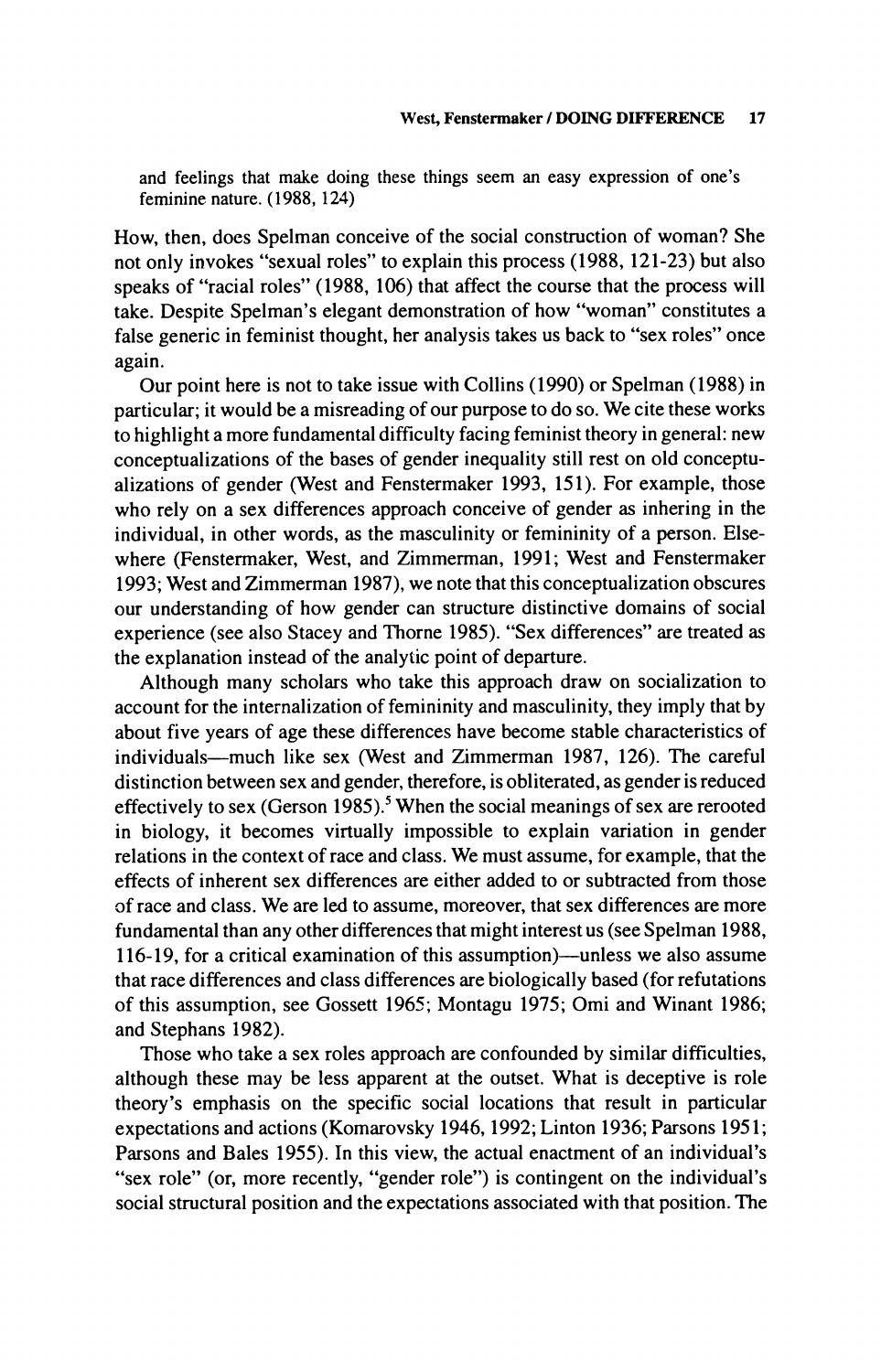### 18 **GENDER & SOCIETY** / February 1995

focus is on gender as a role or status, as it is learned and enacted. In earlier work (Fenstermaker, West, and Zimmerman 1991; West and Fenstermaker 1993; West and Zimmerman 1987), we have noted several problems with this approach, including its inability to specify actions appropriate to particular "sex roles" in advance of their occurrence, and the fact that sex roles are not situated in any particular setting or organizational context (Lopata and Thorne 1978; Thorne 1980). The fact that "sex roles" often serve as "master statuses" (Hughes 1945) makes it hard to account for how variations in situations produce variations in their enactment. Given that gender is potentially omnirelevant to how we organize social life, almost any action could count as an instance of sex role enactment.

The most serious problem with this approach, however, is its inability to address issues of power and inequality (Connell 1985; Lopata and Thorne 1987; Thorne 1980). Conceiving of gender as composed of the "male role" and the "female role" implies a separate-but-equal relationship between the two, one characterized by complementary relations rather than conflict. Elsewhere (Fenstermaker, West, and Zimmerman 1991; West and Fenstermaker 1993; West and Zimmerman 1987), we illustrate this problem with Barrie Thorne and her colleagues' observation that social scientists have not made much use of role theory in their analyses of race and class relations. Concepts such as "race roles" and "class roles" have seemed patently inadequate to account for the dynamics of power and inequality operating in those contexts.

As many scholars have observed, empirical studies of the "female role" and "male role" have generally treated the experiences of white middle-class persons as prototypes, dismissing departures from the prototypical as instances of deviance. This is in large part what has contributed to the charges of white middle-class bias we discussed earlier. It is also what has rendered the sex role approach nearly useless in accounting for the diversity of gender relations across different groups.

Seeking a solution to these difficulties, Joan Acker has advanced the view that gender consists of something else altogether, namely, "patterned, socially produced distinctions between female and male, feminine and masculine . . . [that occur] in the course of participation in work organizations as well as in many other locations and relations" (1992b, 250). The object here is to document the "gendered processes" that sustain "the pervasive ordering of human activities, practices and social structures in terms of differentiations between women and men" (1992a, 567).

We agree fully with the object of this view and note its usefulness in capturing the persistence and ubiquity of gender inequality. Its emphasis on organizational practices restores the concern with "the structure of social institutions and with the impact of historical events" that characterized earlier class/caste approaches, and facilitates the simultaneous documentation of gender, race, and class as basic principles of social organization. We suggest, however, that the popular distinction between "macro" and "micro" levels of analysis reflected in this view makes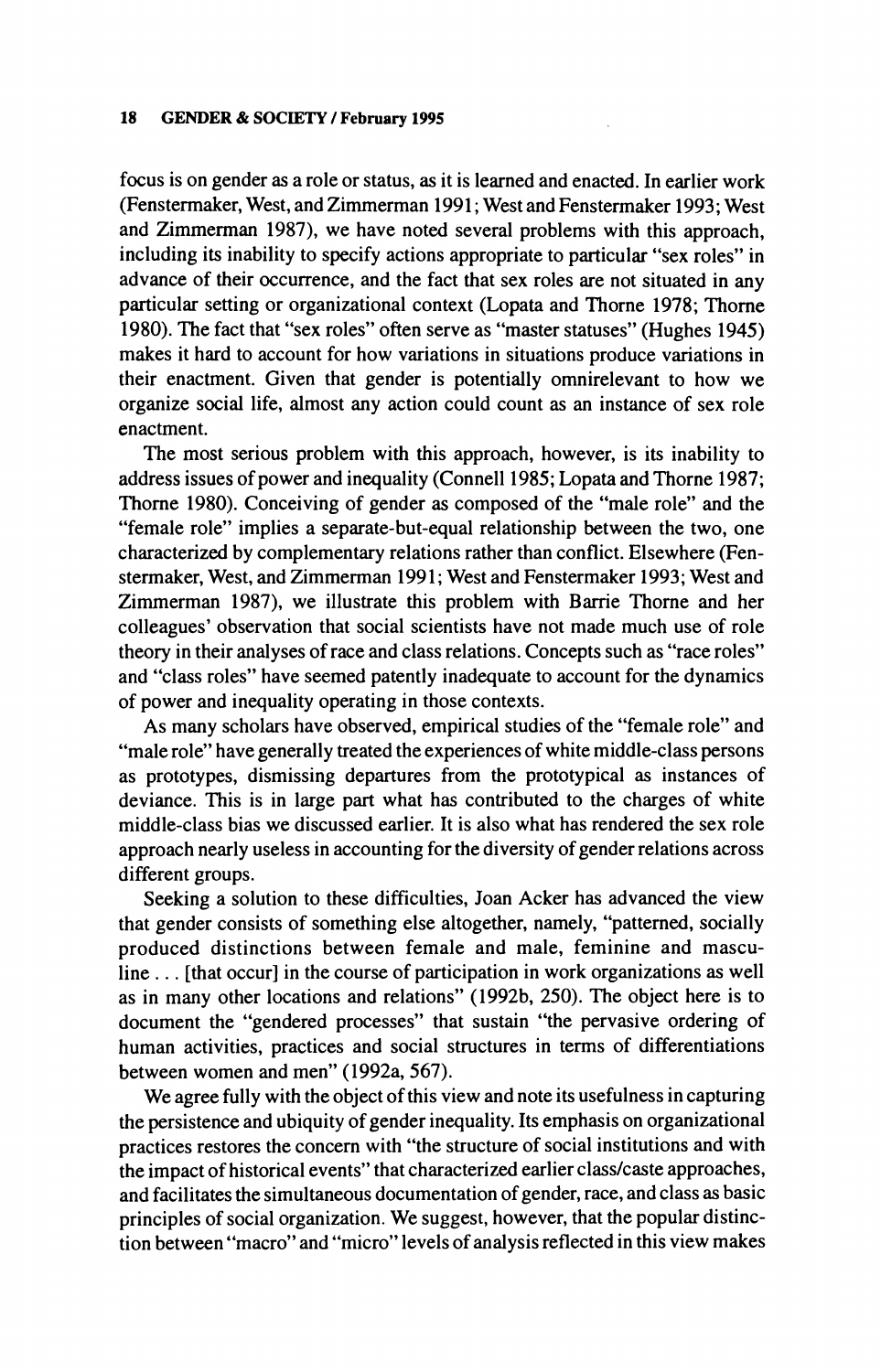it possible to empirically describe and explain inequality without fully apprehending the common elements of its daily unfolding. For example, "processes of interaction" are conceptualized apart from the "production of gender divisions," that is, "the overt decisions and procedures that control, segregate, exclude, and construct hierarchies based on gender, and often race" (Acker 1992a, 568). The production of "images, symbols and ideologies that justify, explain, and give legitimacy to institutions" constitutes yet another "process," as do "the [mental] internal processes in which individuals engage as they construct personas that are appropriately gendered for the institutional setting" (Acker 1992a, 568). The analytic "missing link," as we see it, is the mechanism that ties these seemingly diverse processes together, one that could "take into account the constraining impact of entrenched ideas and practices on human agency, but [could] also acknowledge that the system is continually construed in everyday life and that, under certain conditions, individuals resist pressures to conform to the needs of the system" (Essed 1991,38).

In sum, if we conceive of gender as a matter of biological differences or differential roles, we are forced to think of it as standing apart from and outside other socially relevant, organizing experiences. This prevents us from understanding how gender, race, and class operate simultaneously with one another. It prevents us from seeing how the particular salience of these experiences might vary across interactions. Most important, it gives us virtually no way of adequately addressing the mechanisms that produce power and inequality in social life. Instead, we propose a conceptual mechanism for perceiving the relations between individual and institutional practice, and among forms of domination.

## **AN ETHNOMETHODOLOGICAL PERSPECTIVE**

Don Zimmerman concisely describes ethnomethodological inquiry as proposing "that the properties of social life which seem objective, factual, and transsituational, are actually managed accomplishments or achievements of local processes" (1978, 11). In brief, the "objective" and "factual" properties of social life attain such status through the situated conduct of societal members. The aim of ethnomethodology is to analyze situated conduct to understand how "objective" properties of social life achieve their status as such.

The goal of this article is not to analyze situated conduct per se but to understand the workings of inequality. We should note that our interest here is not to separate gender, race, and class as social categories but to build a coherent argument for understanding how they work simultaneously. How might an ethnomethodological perspective help with this task? As Marilyn Frye observes,

For efficient subordination, what's wanted is that the structure not appear to be a cultural artifact kept in place by human decision or custom, but that it appear natural—that it appear to be quite a direct consequence of facts about the beast which are beyond the scope of human manipulation. (1983, 34)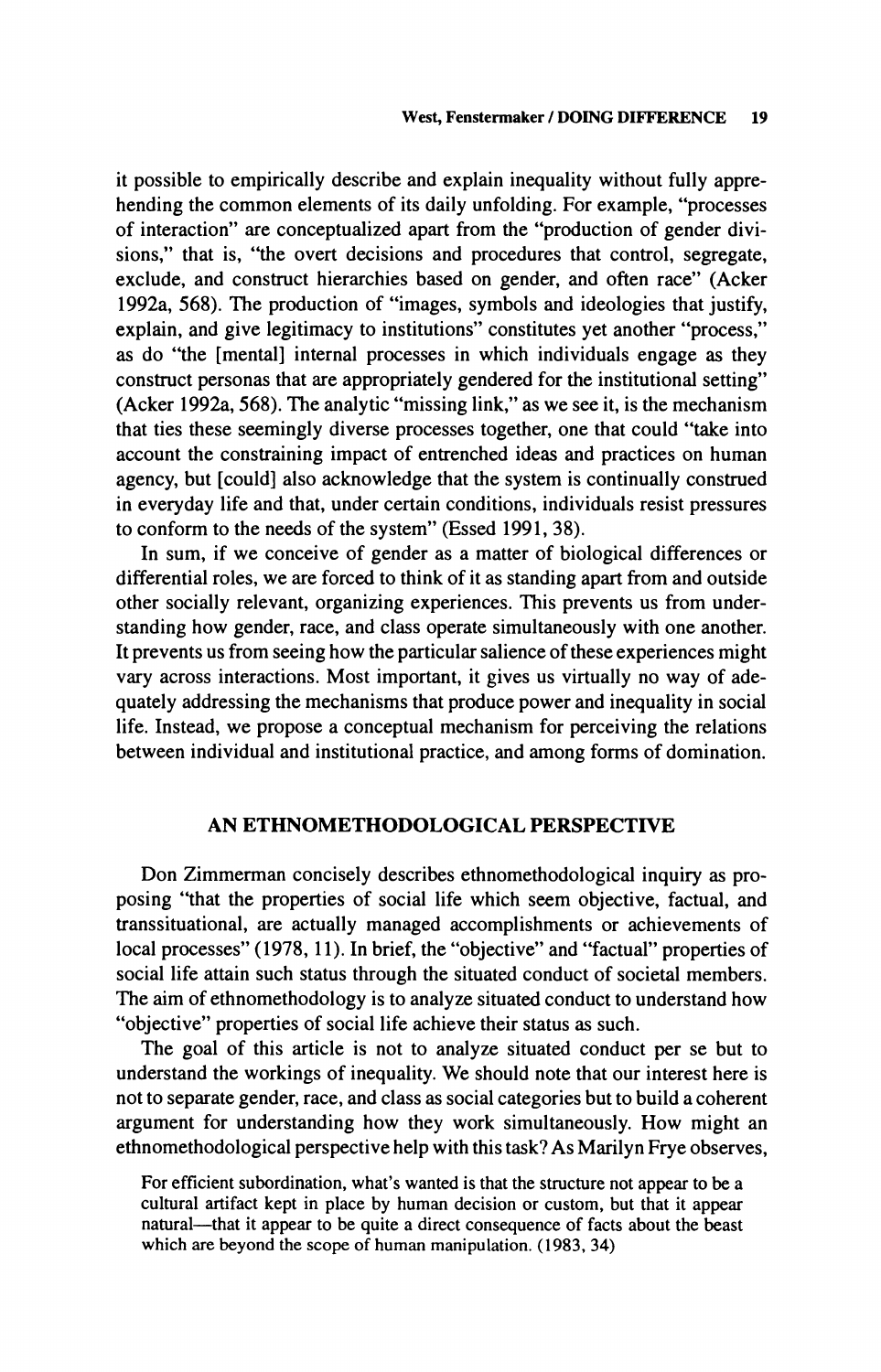#### **20 GENDER** & **SOCIETY**/ **February 1995**

### **Gender**

Within Western societies, we take for granted in everyday life that there are two and only two sexes (Garfinkel 1967, 122). We see this state of affairs **as**  "only natural" insofar **as** we see persons **as** "essentially, originally and in the final analysis either 'male' or 'female' " (Garfinkel 1967, 122). When we interact with others, we take for granted that each of us has an "essential" manly or womanly nature—one that derives from our sex and one that can be detected from the "natural signs" we give off (Goffman 1976,75).

These beliefs constitute the normative conceptions of our culture regarding the properties of normally sexed persons. Such beliefs support the seemingly "objective," "factual," and "transsituational" character of gender in social affairs, and in this sense, we experience them as exogenous (i.e., as outside of us and the particular situation we find ourselves in). Simultaneously, however, the meaning of these beliefs is dependent on the context in which they are invokedrather than transsituational, as implied by the popular concept of "cognitive consensus" (Zimmerman 1978, 8-9). What is more, because these properties of normally sexed persons are regarded as "only natural," questioning them is tantamount to calling ourselves into question as competent members of society.

Consider how these beliefs operate in the process of sex assignment—the initial classification of persons as either females or males (West and Zimmerman 1987, 131-32). We generally regard this process as a biological determination requiring only a straightforward examination of the "facts of the matter" (cf. the description of sex as an "ascribed status" in many introductory sociology texts). The criteria for sex assignment, however, can vary across cases (e.g., chromosome type before birth or genitalia after birth). They sometimes do and sometimes do not agree with one another (e.g., hermaphrodites), and they show considerable variation across cultures (Kessler and McKenna 1978). Our *moral conviction* that there are two and only two sexes (Garfinkel 1967, 116-18) is what explains the comparative ease of achieving initial sex assignment. This conviction accords females and males the status of unequivocal and "natural" entities, whose social and psychological tendencies can be predicted from their reproductive functions (West and Zimmerman 1987, 127-28). From an ethnomethodological viewpoint, sex is socially and culturally constructed rather than a straightforward statement of the biological "facts."

Now, consider the process of sex categorization—the ongoing identification of persons **as** girls or boys and women or men in everyday life (West and Zimmerman 1987, 132-34). Sex categorization involves no well-defined set of criteria that must be satisfied to identify someone; rather, it involves treating appearances (e.g., deportment, dress, and bearing) **as** if they were indicative of underlying states of affairs (e.g., anatomical, hormonal, and chromosomal arrangements). The point worth stressing here is that, while sex category serves as an "indicator" of sex, it does not depend on it. Societal members will "see" *s*  world populated by two and only two sexes, even in public situations that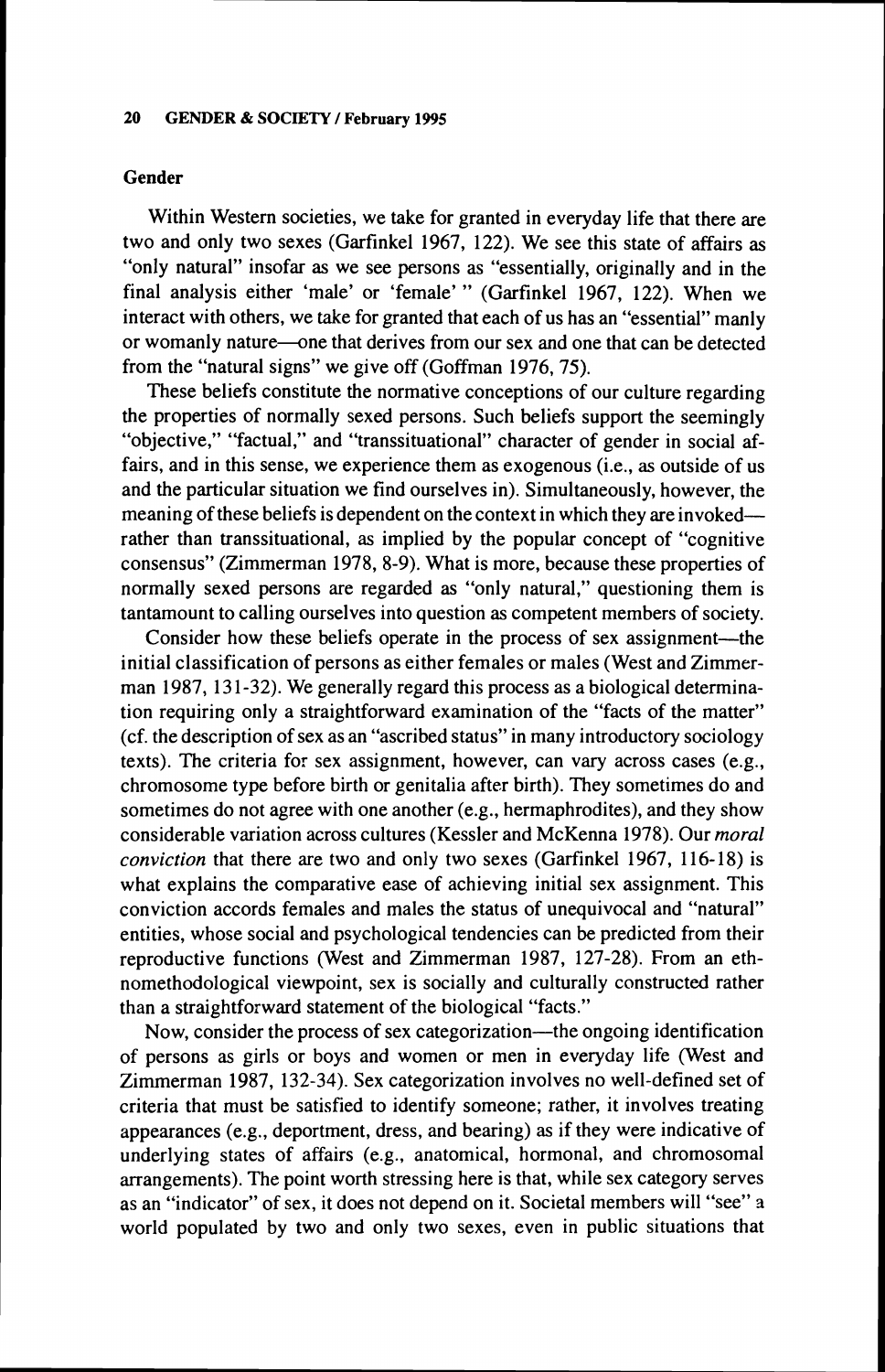preclude inspection of the physiological "facts." From this perspective, it is important to distinguish sex category from sex assignment and to distinguish both from the "doing" of gender.

Gender, we argue, is a situated accomplishment of societal members, the local management of conduct in relation to normative conceptions of appropriate attitudes and activities for particular sex categories (West and Zimmerman 1987, 134-35). From this perspective, gender is not merely an individual attribute but something that is accomplished in interaction with others. Here, as in our earlier work, we rely on John Heritage's (1984, 136-37) formulation of accountability: the possibility of describing actions, circumstances, and even descriptions of themselves in both serious and consequential ways (e.g., as "unwomanly" or "unmanly"). Heritage points out that members of society routinely characterize activities in ways that take notice of those activities (e.g., naming, describing, blaming, excusing, or merely acknowledging them) and place them in a social framework (i.e., situating them in the context of other activities that are similar or different).

The fact that activities can be described in such ways is what leads to the possibility of conducting them with an eye to how they might be assessed (e.g., as "womanly" or "manly" behaviors). Three important but subtle points are worth emphasizing here. One is that the notion of accountability is relevant not only to activities that conform to prevailing normative conceptions (i.e., activities that are conducted "unremarkably," and, thus, do not warrant more than a passing glance) but also to those activities that deviate. The issue is not deviance or conformity; rather, it is the possible evaluation of action in relation to normative conceptions and the likely consequence of that evaluation for subsequent interaction. The second point worth emphasizing is that the process of rendering some action accountable is an interactional accomplishment. As Heritage explains, accountability permits persons to conduct their activities in relation to their circumstances-in ways that permit others to take those circumstances into account and see those activities for what they are. "[Tlhe intersubjectivity of actions," therefore, "ultimately rests on a symmetry between the *production* of those actions on the one hand and their *recognition* on the other" (1984, 179)—both in the context of their circumstances.<sup> $6$ </sup> And the third point we must stress is that, while individuals are the ones who do gender, the process of rendering something accountable is both interactional and institutional in character: it is a feature of social relationships, and its idiom derives from the institutional arena in which those relationships come to life. In the United States, for example, when the behaviors of children or teenagers have become the focus of public concern, the Family and Motherhood (as well as individual mothers) have been held accountable to normative conceptions of "essential" femininity (including qualities like nurturance and caring). Gender is obviously much more than a role or an individual characteristic: it is a mechanism whereby situated social action contributes to the reproduction of social structure (West and Fenstermaker 1993, 158).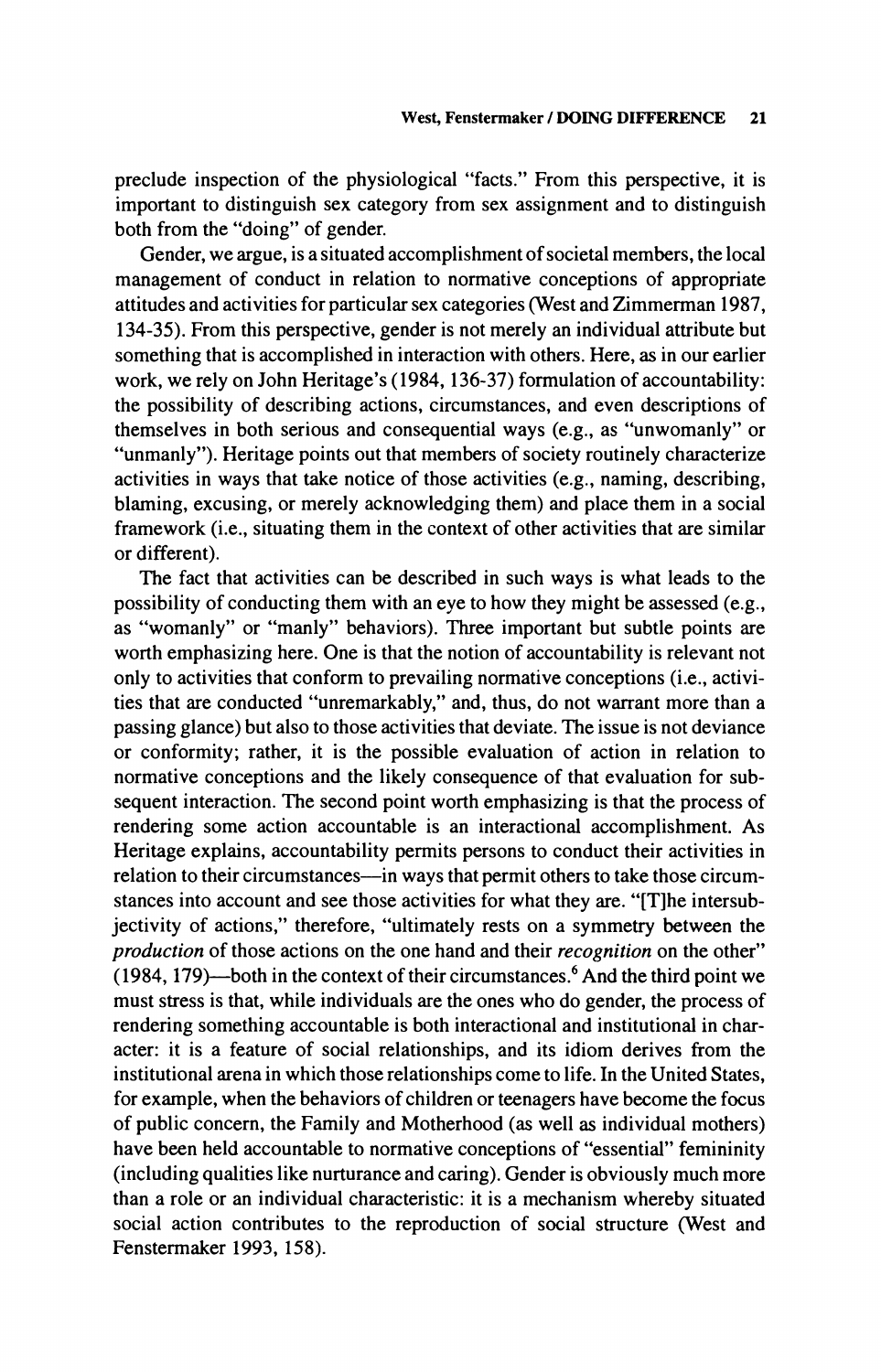### **22 GENDER** & **SOCIETY 1February 1995**

Womanly and manly natures thusly achieve the status of objective properties of social life (West and Zimmerman 1987). They are rendered natural, normal characteristics of individuals and, at the same time, furnish the tacit legitimation of the distinctive and unequal fates of women and men within the social order. If sex categories are potentially omnirelevant to social life, then persons engaged in virtually any activity may be held accountable for their performance of that activity as women or as men, and their category membership can be used to validate or discredit their other activities. This arrangement provides for countless situations in which persons in a particular sex category can "see" that they are out of place, and if they were not there, their current problems would not exist. It also allows for seeing various features of the existing social order-for example, the division of labor (Berk 1985), the development of gender identities (Cahill 1986), and the subordination of women by men (Fenstermaker, West, and Zimmerman 1991)—as "natural" responses. These things "are the way they are" by virtue of the fact that men are men and women are women-a distinction seen as "natural," as rooted in biology, and as producing fundamental psychological, behavioral, and social consequences.

Through this formulation, we resituate gender, an attribute without clear social origin or referent, in social interaction. This makes it possible to study how gender takes on social import, how it varies in its salience and consequence, and how it operates to produce and maintain power and inequality in social life. Below, we extend this reformulation to race, and then, to class. Through this extension, we are not proposing an equivalence of oppressions. Race is not class, and neither is gender; nevertheless, while race, class, and gender will likely take on different import and will often carry vastly different social consequences in any given social situation, we suggest that how they operate may be productively compared. Here, our focus is on the social mechanics of gender, race, and class, for that is the way we may perceive their simultaneous workings in human affairs.

#### **Race**

Within the United States, virtually any social activity presents the possibility of categorizing the participants on the basis of race. Attempts to establish race as a scientific concept have met with little success (Gosset 1965; Montagu 1975; Omi and Winant 1986; Stephans 1982). There are, for example, no biological criteria (e.g., hormonal, chromosomal, or anatomical) that allow physicians to pronounce race assignment at birth, thereby sorting human beings into distinctive races.<sup>7</sup> Since racial categories and their meanings change over time and place, they are, moreover, arbitrary.<sup>8</sup> In everyday life, nevertheless, people can and do sort out themselves and others on the basis of membership in racial categories.

Michael Omi and Howard Winant argue that the "seemingly obvious, 'natural' and 'common sense' qualities" of the existing racial order "themselves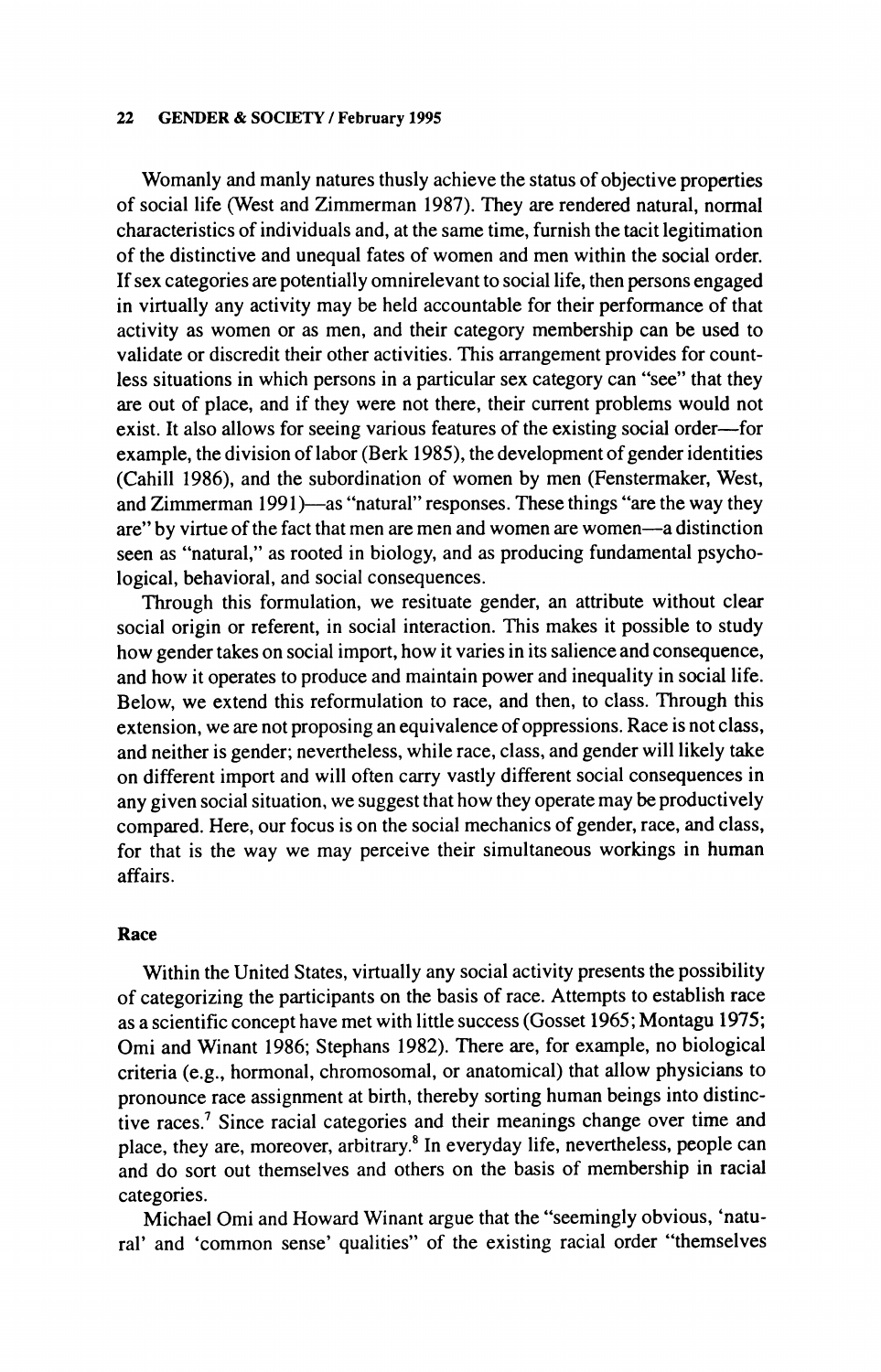testify to the effectiveness of the racial formation process in constructing racial meanings and identities" (1986, 62). Take, for instance, the relatively recent emergence of the category "Asian American." Any scientific theory of race would be hard pressed to explain this in the absence of a well-defined set of criteria for assigning individuals to the category. In relation to ethnicity, furthermore, it makes no sense to aggregate in a single category the distinctive histories, geographic origins, and cultures of Cambodian, Chinese, Filipino, Japanese, Korean, Laotian, Thai, and Vietnamese Americans. Despite important distinctions among these groups, Omi and Winant contend, "the majority of Americans cannot tell the difference" between their members (1986, 24). "Asian American," therefore, affords a means of achieving racial categorization in everyday life.

Of course, competent members of U.S. society share preconceived ideas of what members of particular categories "look like" (Omi and Winant 1986, 62). Remarks such as "Odd, you don't look Asian" testify to underlying notions of what "Asians" ought to look like. The point we wish to stress, however, is that these notions are not supported by any scientific criteria for reliably distinguishing members of different "racial" groups. What is more, even state-mandated criteria (e.g., the proportion of "mixed blood" necessary to legally classify someone as  $Black)$ <sup>9</sup> are distinctly different in other Western cultures and have little relevance to the way racial categorization occurs in everyday life. As in the case of sex categorization, appearances are treated as if they were indicative of some underlying state.

Beyond preconceived notions of what members of particular groups look like, Omi and Winant suggest that Americans share preconceived notions of what members of these groups are like. They note, for example, that we are likely to become disoriented "when people do not act 'Black,' 'Latino,' or indeed 'white' "(1986.62). From our ethnomethodological perspective, what Omi and Winant are describing is the accountability of persons to race category. If we accept their contention that there are prevailing normative conceptions of appropriate attitudes and activities for particular race categories and if we grant Heritage's (1984, 179) claim that accountability allows persons to conduct their activities in relation to their circumstances (in ways that allow others to take those circumstances into account and see those activities for what they are), we can also see race as a situated accomplishment of societal members. From this perspective, race is not simply an individual characteristic or trait but something that is accomplished in interaction with others.

To the extent that race category is omnirelevant (or even verges on this), it follows that persons involved in virtually any action may be held accountable for their performance of that action as members of their race category. As in the case of sex category, race category can be used to justify or discredit other actions; accordingly, virtually any action can be assessed in relation to its race categorical nature. The accomplishment of race (like gender) does not necessarily mean "living up" to normative conceptions of attitudes and activities appro-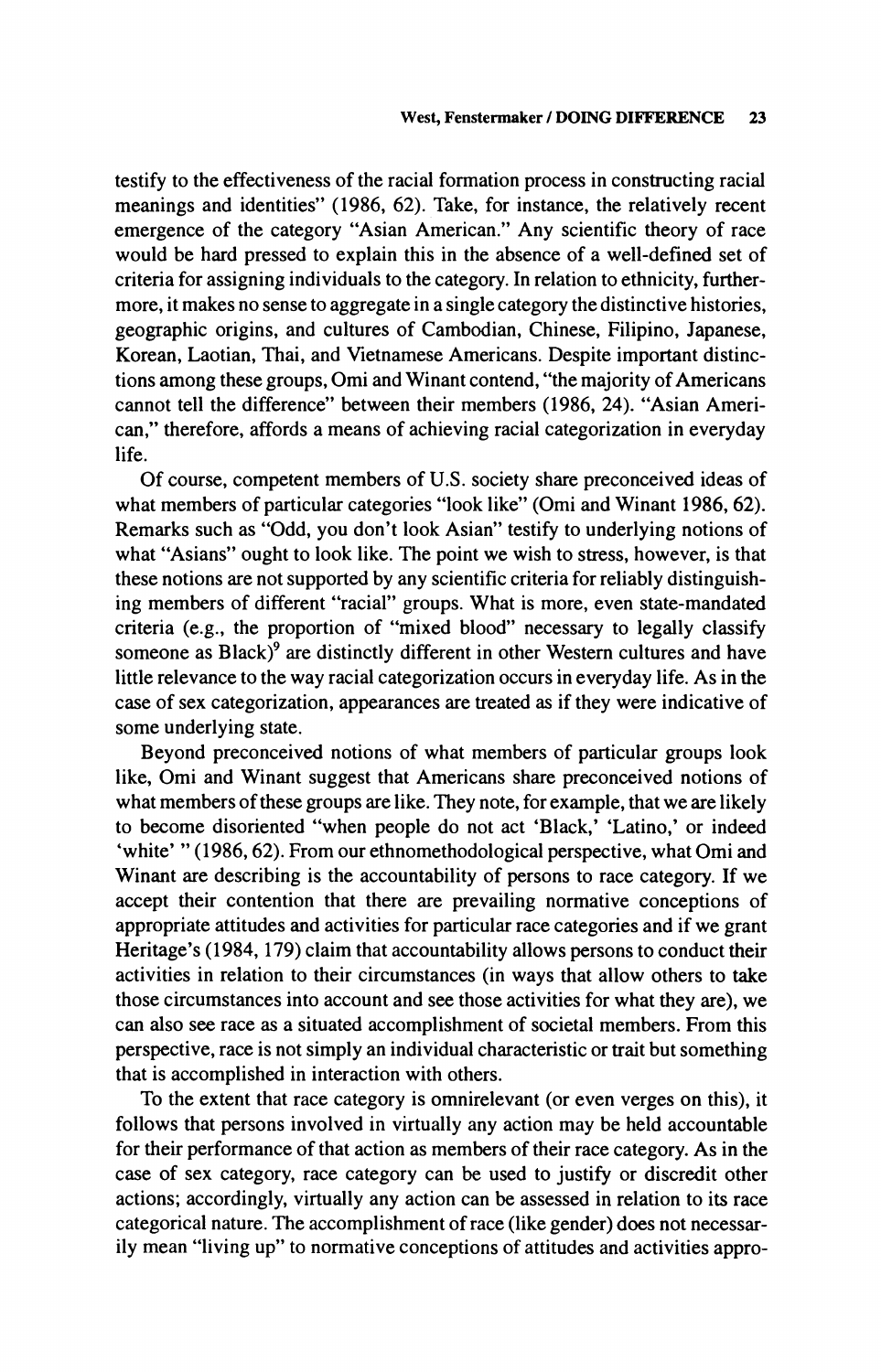#### **24 GENDER** & **SOCIETY***I* **February 1995**

priate to a particular race category; rather, it means engaging in action at the risk of race assessment. Thus, even though individuals are the ones who accomplish race, "the enterprise is fundamentally interactional and institutional in character, for accountability is a feature of social relationships and its idiom is drawn from the institutional arena in which those relationships are enacted" (West and Zimmerman 1987, 137).

The accomplishment of race renders the social arrangements based on race as normal and natural, that is, legitimate ways of organizing social life. In the United States, it can seem "only natural" for counselors charged with guiding high school students in their preparation for college admission to advise Black students against advanced courses in math, chemistry, or physics "because Blacks do not do well" in those areas (Essed 1991,242). The students may well forgo such courses, given that they "do not need them" and "can get into college without them." However Philomena Essed observes, this ensures that students so advised will enter college at a disadvantage in comparison to classmates and creates the very situation that is believed to exist, namely, that Blacks do not do well in those areas. Small wonder, then, that the proportion of U.S. Black students receiving college degrees remains stuck at 13 percent, despite two decades of affirmative action programs (Essed 1991,26). Those Black students who are (for whatever reason) adequately prepared for college are held to account for themselves as "deviant" representatives of their race category and, typically, exceptionalized (Essed 1991, 232). With that accomplishment, institutional practice and social order are reaffirmed.

Although the distinction between "macro" and "micro" levels of analysis is popular in the race relations literature too (e.g., in distinguishing "institutional" from "individual" racism or "macro-level" analyses of racialized social structures from "micro-level" analyses of identity formation), we contend that it is ultimately a false distinction. Not only do these "levels" operate continually and reciprocally in "our lived experience, in politics, in culture [and] in economic life" (Omi and Winant 1986, 67), but distinguishing between them "places the individual outside the institutional, thereby severing rules, regulations and procedures from the people who make and enact them" (Essed 1991, 36). We contend that the accountability of persons to race categories is the key to understanding the maintenance of the existing racial order.

Note that there is nothing in this formulation to suggest that race is necessarily accomplished in isolation from gender. To the contrary, if we conceive of both race and gender as situated accomplishments, we can see how individual persons may experience them simultaneously. For instance, Spelman observes that,

**[ilnsofar as she is oppressed by racism in a sexist context and sexism in a racist context, the Black woman's struggle cannot be compartmentalized into two**  struggles-one as a Black and one as a woman. Indeed, it is difficult to imagine why a Black woman would think of her struggles this way except in the face of **demands by white women or by Black men that she do so. (1988, 124)**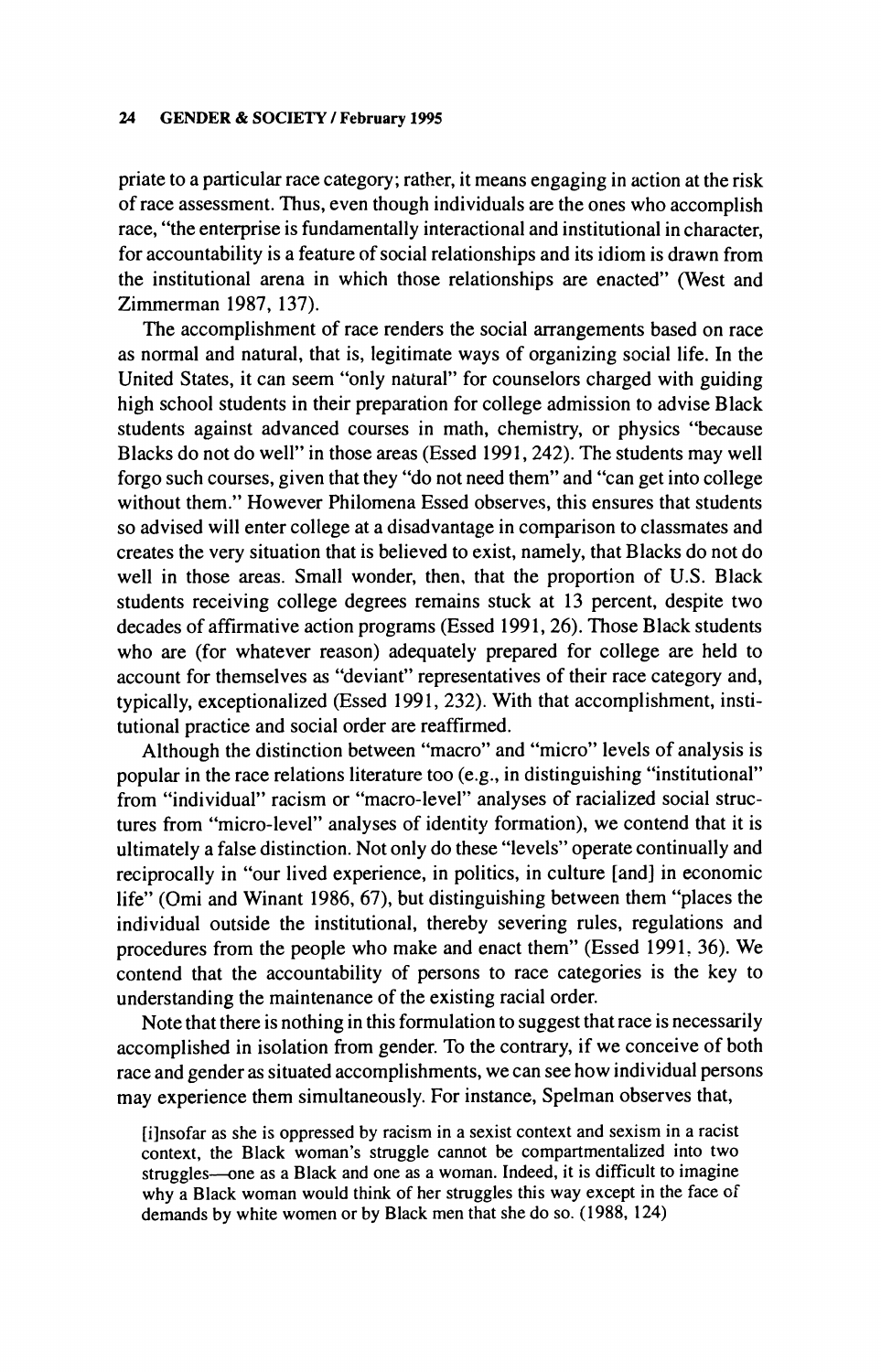To the extent that an individual Black woman is held accountable in one situation to her race category, and in another, to her sex category, we can see these as "oppositional" demands for accountability. But note, it is a Black woman who is held accountable in both situations.

Contrary to Omi and Winant's (1986,62) use of hypothetical cases, on any particular occasion of interaction, we are unlikely to become uncomfortable when "people" do not act "Black," "people" do not act "Latino," or when "people" do not act "white." Rather, we are likely to become disconcerted when particular Black women do not act like Black women, particular Latino men do not act like Latino men, or particular white women do not act like white women-in the context that we observe them. Conceiving of race and gender as ongoing accomplishments means we must locate their emergence in social situations, rather than within the individual or some vaguely defined set of role expectations.<sup>10</sup>

Despite many important differences in the histories, traditions, and varying impacts of racial and sexual oppression across particular situations, the mechanism underlying them is the same. To the extent that members of society know their actions are accountable, they will design their actions in relation to how they might be seen and described by others. And to the extent that race category (like sex category) is omnirelevant to social life, it provides others with an ever-available resource for interpreting those actions. In short, inasmuch as our society is divided by "essential" differences between members of different race categories and categorization by race is both relevant and mandated, the accomplishment of race is unavoidable (cf. West and Zimmerman 1987, 137).

For example, many (if not most) Black men in the United States have, at some point in their lives, been stopped on the street or pulled over by police for no apparent reason. Many (if not most) know very well that the ultimate grounds for their being detained is their race and sex category membership. Extreme deference may yield a release with the command to "move on," but at the same time, it legitimates the categorical grounds on which the police (be they Black or white) detained them in the first place. Indignation or outrage (as might befit a white man in similar circumstances) is likely to generate hostility, if not brutality, from the officers on the scene (who may share sharply honed normative conceptions regarding "inherent" violent tendencies among Black men). Their very survival may be contingent on how they conduct themselves in relation to normative conceptions of appropriate attitudes and activities for Black men in these circumstances. Here, we see both the limited rights of citizenship accorded to Black men in U.S. society and the institutional context (in this case, the criminal justice system) in which accountability is called into play.

In sum, the accomplishment of race consists of creating differences among members of different race categories-differences that are neither natural nor biological (cf. West and Zimmerman 1987,137). Once created, these differences are used to maintain the "essential" distinctiveness of "racial identities" and the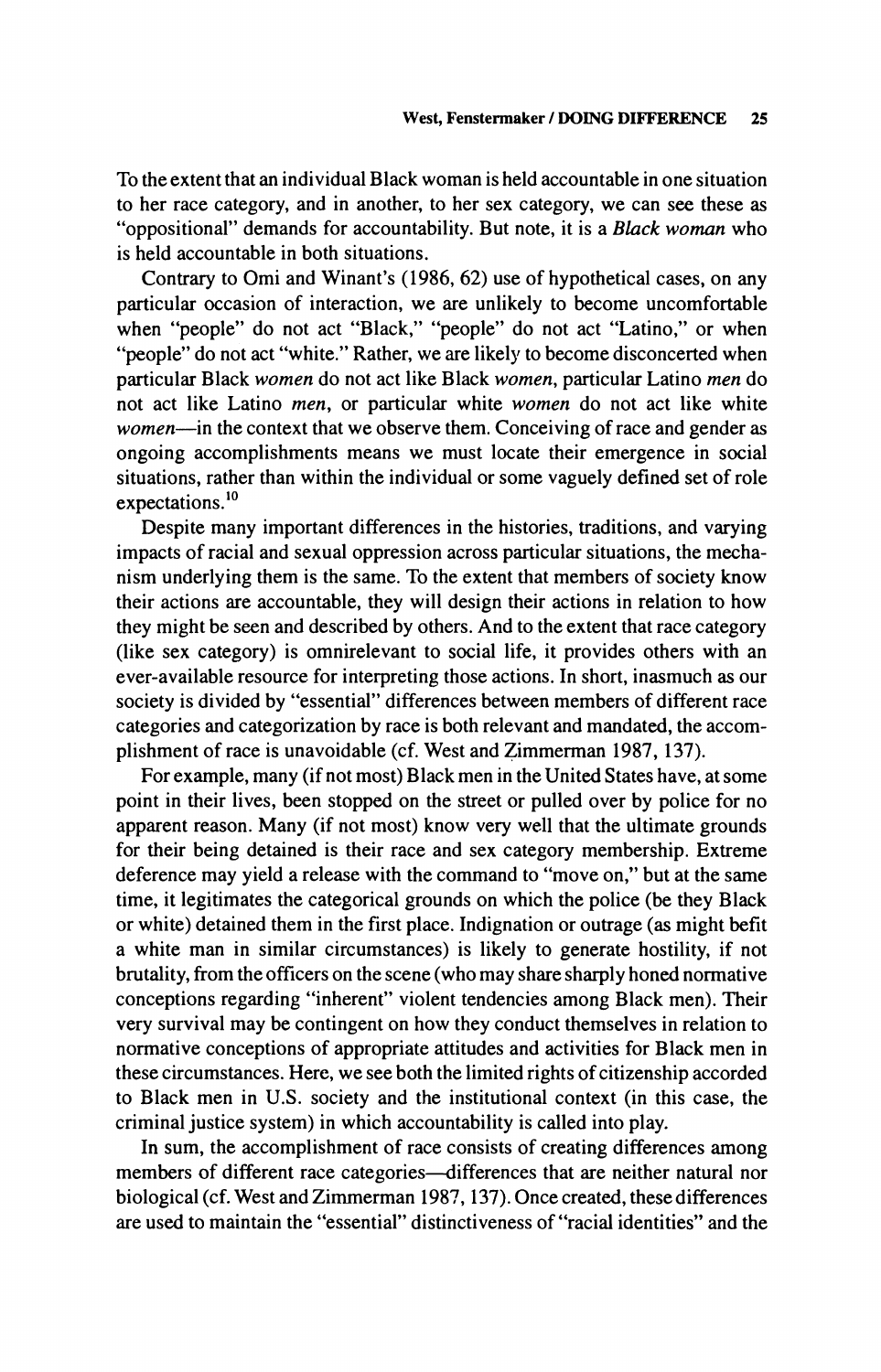### **26 GENDER** & **SOCIETY**/ **February 1995**

institutional arrangements that they support. From this perspective, racial identities are not invariant idealizations of our human natures that are uniformly distributed in society. Nor are normative conceptions of attitudes and activities for one's race category templates for "racial" behaviors. Rather, what is invariant is the notion that members of different "races" have essentially different natures, which explain their very unequal positions in our society.<sup>11</sup>

### **Class**

This, too, we propose, is the case with class. Here, we know that even sympathetic readers are apt to balk: gender, yes, is "done," and race, too, is "accomplished," but class? How can we reduce a system that "differentially structures group access to material resources, including economic, political and social resources" (Andersen and Collins 1992, 50) to "a situated accomplishment"? Do we mean to deny the material realities of poverty and privilege? We do not. There is no denying the very different material realities imposed by differing relations under capital; however, we suggest that these realities have little to do with class categorization—and ultimately, with the accountability of persons to class categories—in everyday life.

For example, consider Shellee Colen's description of the significance of maids' uniforms to white middle-class women who employ West Indian immigrant women as child care workers and domestics in New York City. In the words of Judith Thomas, one of the West Indian women Colen interviewed,

She [the employer] wanted me to wear the uniform. She was really prejudiced. She just wanted that the maid must be identified . . . She used to go to the beach every day with the children. So going to the beach in the sand and the sun and she would have the kids eat ice cream and all that sort of thing... I tell you one day when I look at myself, I was so dirty  $\ldots$  just like I came out from a garbage can. **(1986,57).** 

At the end of that day, says Colen, Thomas asked her employer's permission to wear jeans to the beach the next time they went, and the employer gave her permission to do so. When she did wear jeans, and the employer's brother came to the beach for a visit, Thomas noted,

I really believe they had a talk about it, because in the evening, driving back from the beach, she said "Well, Judith, I said you could wear something else to thebeach other than the uniform [but] I think you will have to wear the uniform because they're very informal on this beach and they don't know who is guests from who isn't guests." **(1986,57).** 

Of the women Colen interviewed (in 1985), not one was making more than \$225 a week, and Thomas was the only one whose employer was paying for medical insurance. All (including Thomas) were supporting at least two households: their own in New York, and that of their kin back in the West Indies. By any objective social scientific criteria, then, all would be regarded as members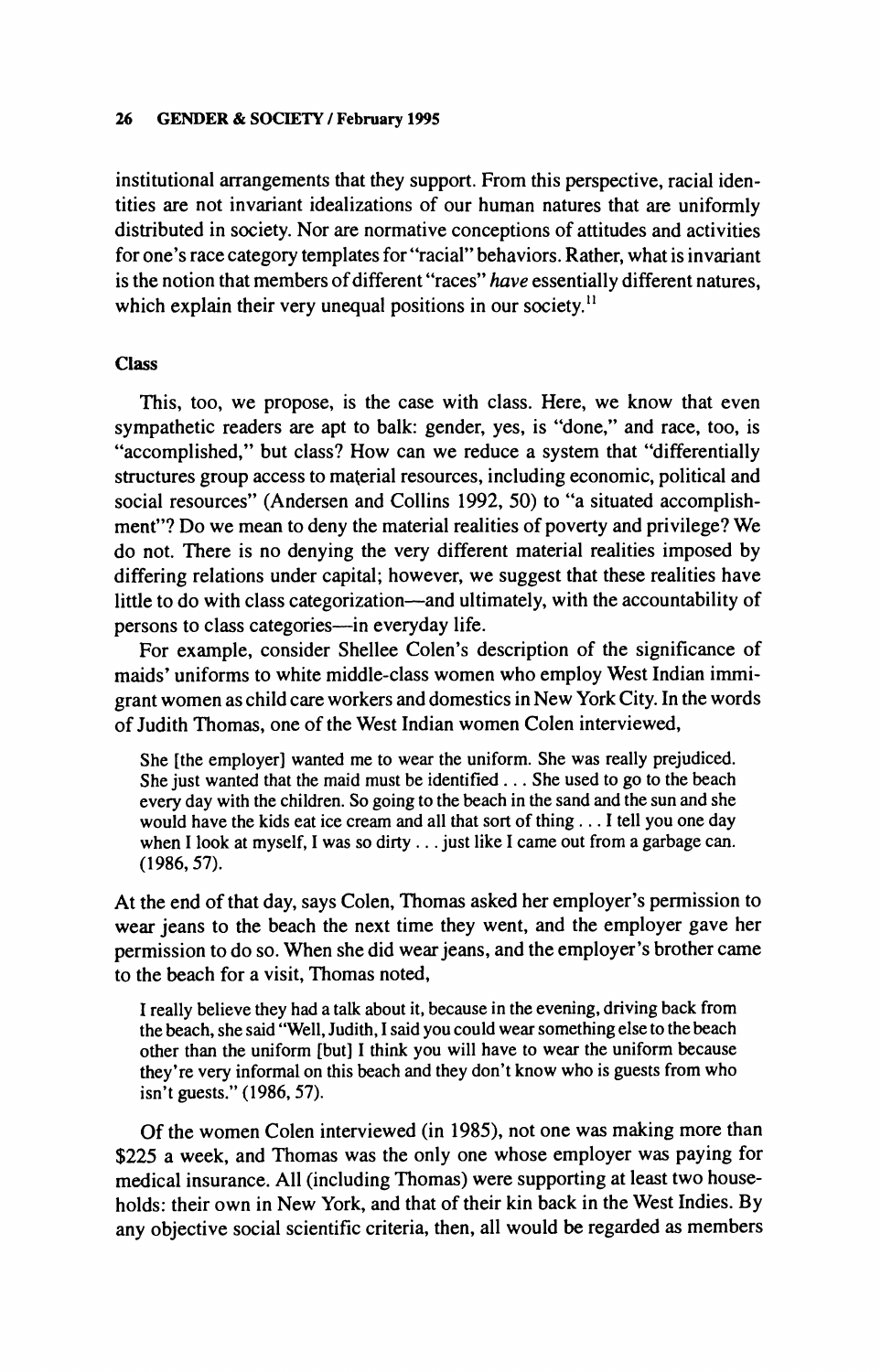of the working-class poor; yet, in the eyes of Thomas's employer (and, apparently, the eyes of others at the beach), Thomas's low wages, long hours, and miserable conditions of employment were insufficient to establish her class category. Without a uniform, she could be mistaken for one of the guests and, hence, not be held accountable as a maid.

There is more to this example, of course, than meets the eye. The employer's claim notwithstanding, it is unlikely that Thomas, tending to white middle-class children who were clearly not her own, would be mistaken for one of the guests at the beach. The blue jeans, however, might be seen as indicating her failure to comply with normative expectations of attitudes and behaviors appropriate to a maid and, worse yet, as belying the competence of her employer (whose authority is confirmed by Thomas displaying herself as a maid). As Evelyn Nakano Glenn notes in another context, "the higher standard of living of one woman is made possible by, and also helps to perpetuate, the other's lower standard of living" (1992, 34).

Admittedly, the normative conceptions that sustain the accountability of persons to class category are somewhat different from those that sustain accountability to sex category and race category. For example, despite earlier attempts to link pauperism with heredity and thereby justify the forced sterilization of poor women in the United States (Rafter 1992), scientists today do not conceive of class in relation to the biological characteristics of a person. There is, moreover, no scientific basis for popular notions of what persons in particular class categories "look like" or "act like." But although the dominant ideology within the United States is no longer based explicitly on Social Darwinism (see, for example, Gossett 1965, 144-75) and although we believe, in theory, that anyone can make it, we as a society still hold certain truths to be self-evident. As Donna Langston observes:

If hard work were the sole determinant of your ability to support yourself and your family, surely we'd have a different outcome for many in our society. We also, however, believe in luck and on closer examination, it certainly is quite a coincidence that the "unlucky" come from certain race, gender and class backgrounds. In order to perpetuate racist, sexist and classist outcomes, we also have to believe that the current economic distribution is unchangeable, has always existed, and probably exists in this form throughout the known universe, i.e., it's "natural." (1991, 146)

Langston pinpoints the underlying assumptions that sustain our notions about persons in relation to poverty and privilege-assumptions that compete with our contradictory declarations of a meritocratic society, with its readily invoked exemplar, Horatio Alger. For example, if someone is poor, we assume it is because of something *they* did or did not do: they lacked initiative, they were not industrious, they had no ambition, and so forth. If someone is rich, or merely well-off, it must be by virtue of *their* own efforts, talents, and initiative. While these beliefs certainly *look* more mutable than our views of women's and men's "essential" natures or our deep-seated convictions regarding the characteristics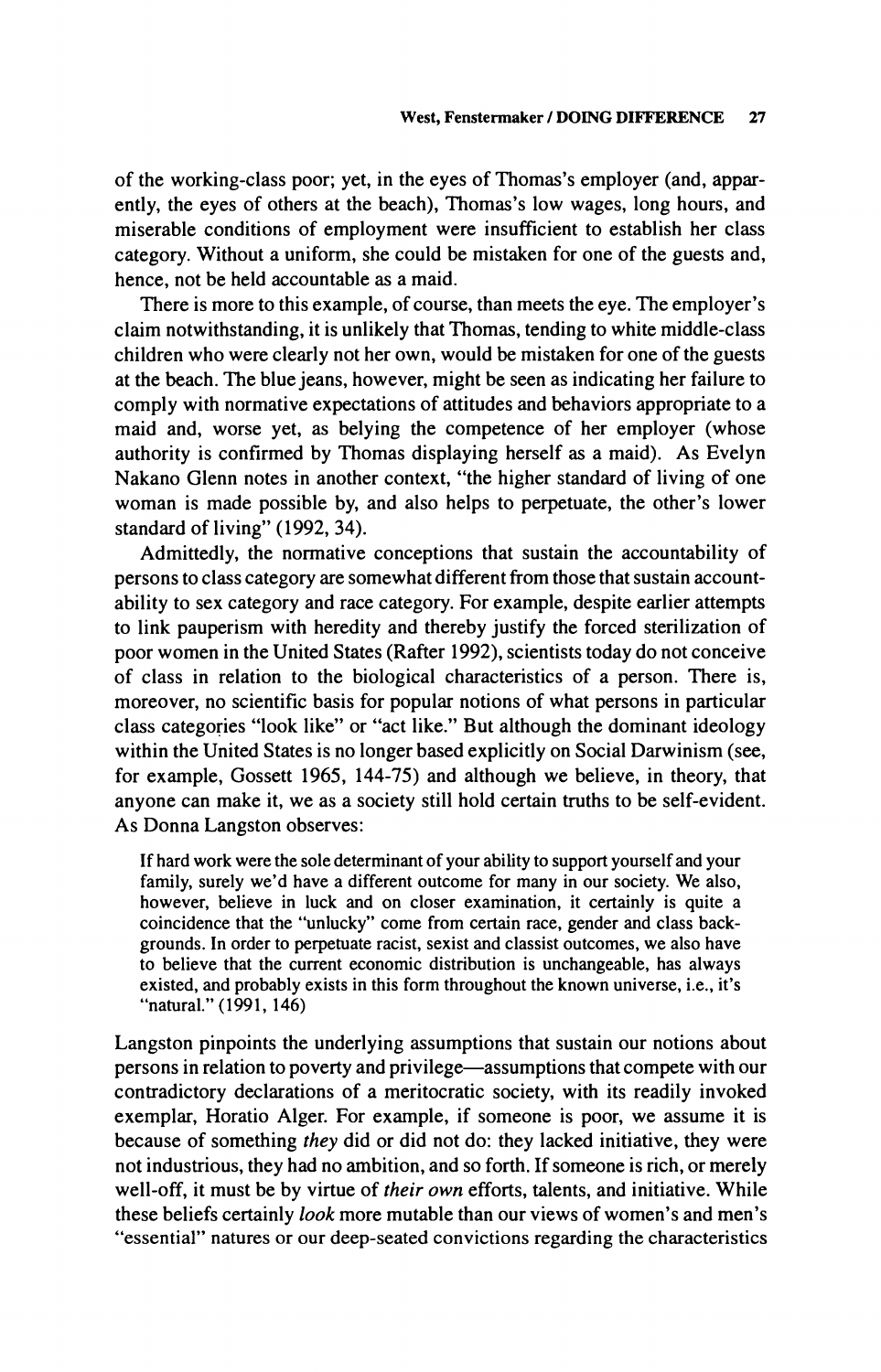### **28 GENDER** & **SOCIETY**/ **February 1995**

of persons in particular race categories, they still rest on the assumption that a person's economic fortunes derive from qualities of the person. Initiative is thus treated as inherent among the haves, and laziness is seen as inherent among the have-nots.<sup>12</sup> Given that initiative is a prerequisite for employment in jobs leading to upward mobility in this society, it is hardly surprising that "the rich get richer and the poor get poorer." As in the case of gender and race, profound historical effects of entrenched institutional practice result, but they unfold one accomplishment at a time.

To be sure, there are "objective" indicators of one's position within the system of distribution that differentially structure our access to resources. It is possible to sort members of society in relation to these indicators, and it is the job of many public agencies (e.g., those administering aid to families with dependent children, health benefits, food stamps, legal aid, and disability benefits) to do such sorting. In the process, public agencies allocate further unequal opportunities with respect to health, welfare, and life chances; however, whatever the criteria employed by these agencies (and these clearly change over time and place), they can be clearly distinguished from the accountability of persons to class categories in everyday life.

As Benjamin DeMott (1990) observes, Americans operate on the basis of a most unusual assumption, namely, that we live in a classless society. On the one hand, our everyday discourse is replete with categorizations of persons by class. DeMott (1990, 1-27) offers numerous examples of television shows, newspaper articles, cartoons, and movies that illustrate how class "will tell" in the most mundane of social doings. On the other hand, we believe that we in the United States are truly unique "in escaping the hierarchies that burden the rest of the developed world" (DeMott 1990,29). We cannot see the system of distribution that structures our unequal access to resources. Because we cannot see this, the accomplishment of class in everyday life rests on the presumption that everyone is endowed with equal opportunity and, therefore, that real differences in the outcomes we observe must result from individual differences in attributes like intelligence and character.

For example, consider the media's coverage of the trial of Mary Beth Whitehead, the wife of a sanitation worker and surrogate mother of Baby M, As DeMott (1990, 96-101) points out, much of this trial revolved around the question of the kind of woman who would agree to bear and sell her child to someone else. One answer to this question might be "the kind of woman" who learned early in life that poverty engenders obligations of reciprocal sacrifice among people--even sacrifice for those who are not their kin (cf. Stack 1974). Whitehead was one of eight children, raised by a single mother who worked on and off as a beautician. Living in poverty, members of her family had often relied on "poor but generous neighbors" for help and had provided reciprocal assistance when they could. When William and Betsy Stern (a biochemist and a pediatrician) came to her for help, therefore, Whitehead saw them as "seemingly desperate in their childlessness, threatened by a ruinous disease (Mrs. Stem's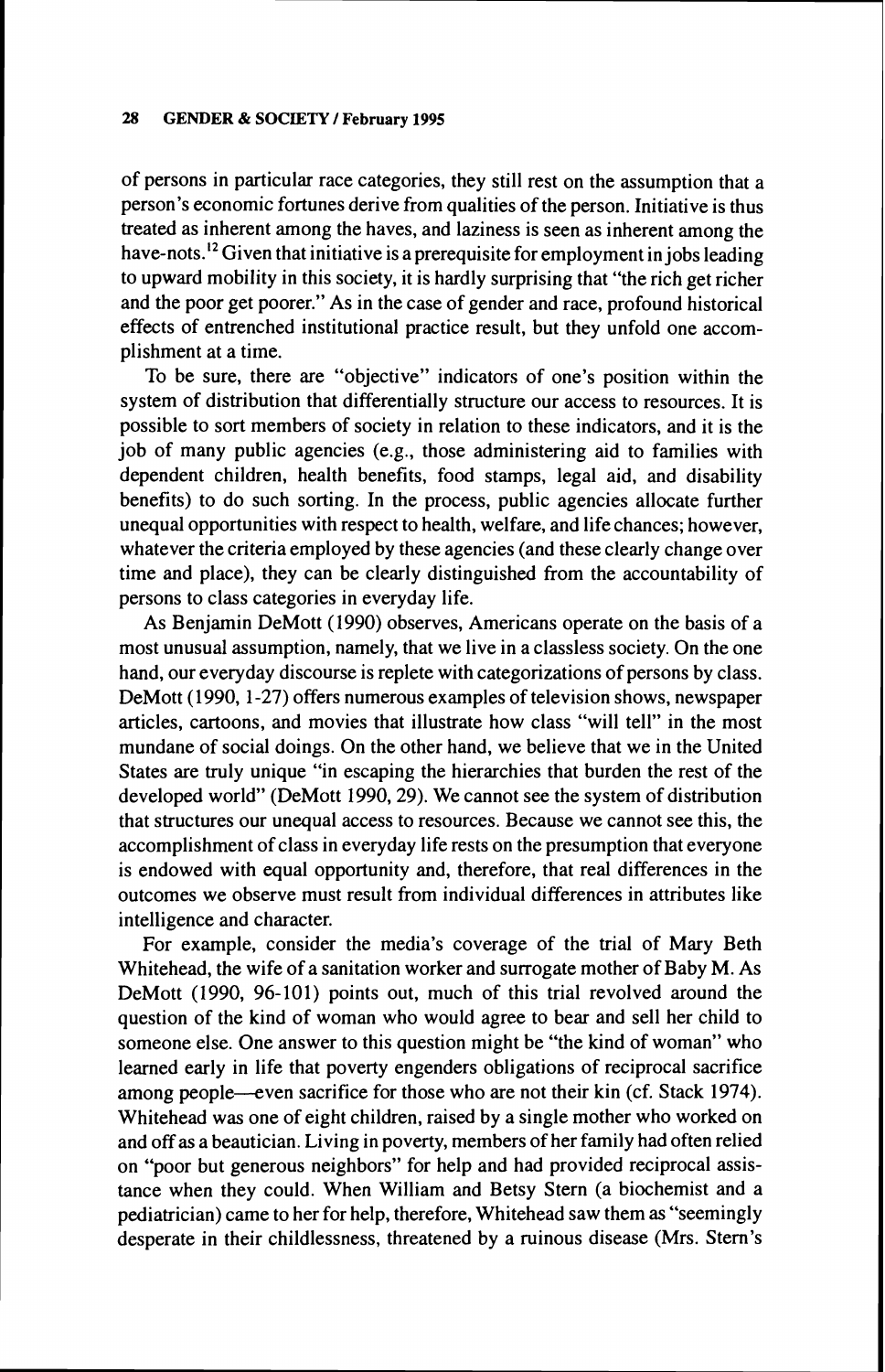self-diagnosed multiple sclerosis), [and] as people in trouble, unable to cope without her" (DeMott 1990, 99). Although she would be paid for carrying the pregnancy and although she knew that they were better off financially than she was, Whitehead saw the Stems as "in need of help" and, hence, could not do otherwise than to provide it. DeMott explains:

She had seen people turn to others helplessly in distress, had herself been turned to previously; in her world failure to respond was unnatural. Her class experience, together with her own individual nature, made it natural to perceive the helping side of surrogacy as primary and the commercial side as important yet secondary. (1990,98)

Another answer to the "what kind of woman" question might be Whitehead's lack of education about the technical aspects of artificial insemination (DeMott 1990, 100). A high school dropout, she thought that this procedure allowed clinicians to implant both a man's sperm and a woman's egg in another woman's uterus, thereby making it possible for infertile couples to have their own genetic children. It was not until just before the birth that Whitehead learned she would be the one contributing the egg and, subsequently, would not be bearing their child but her own. Under these circumstances, it would certainly seem "natural" for her to break her contract with the Sterns at the point of learning that it required her to give them her baby.

The media coverage of Whitehead's trial focused neither on class-based understandings of altruism nor on class-associated knowledge of sexual reproduction; rather, it focused on the question of Whitehead's character:

The answers from a team of expert psychologists were reported in detail. Mrs. Whitehead was described as "impulsive, egocentric, self-dramatic, manipulative and exploitative." One member of the team averred that she suffered from a "schizotypal personality disorder." [Another] gave it as his opinion that the defendant's ailment was a "mixed personality disorder," and that she was "immature, exhibitionistic, and histrionic." . .. [Ulnder the circumstances, he did not see that "there were any 'parental rights' "; Mrs. Whitehead was "a surrogate uterus" . . ."and not a surrogate mother." (DeMott 1990.96)

Through these means, "the experts" reduced Whitehead from a woman to a womb, and, therefore, someone with no legitimate claim to the child she had helped to conceive. Simultaneously, they affirmed the right of Betsy Stem to be the mother-even of a child she did not bear. As Whitehead's attorney put it in his summation, "What we are witnessing, and what we can predict will happen, is that one class of Americans will exploit another class. And it will always be the wife of the sanitation worker who must bear the children for the pediatrician" (Whitehead and Schwartz-Nobel 1989, 160, cited in DeMott 1990, 97). The punch line, of course, is that our very practices of invoking "essential differences" between classes support the rigid system of social relations that disparately distributes opportunities and life chances. Without these practices, the "natural" relations under capital might well seem far more malleable.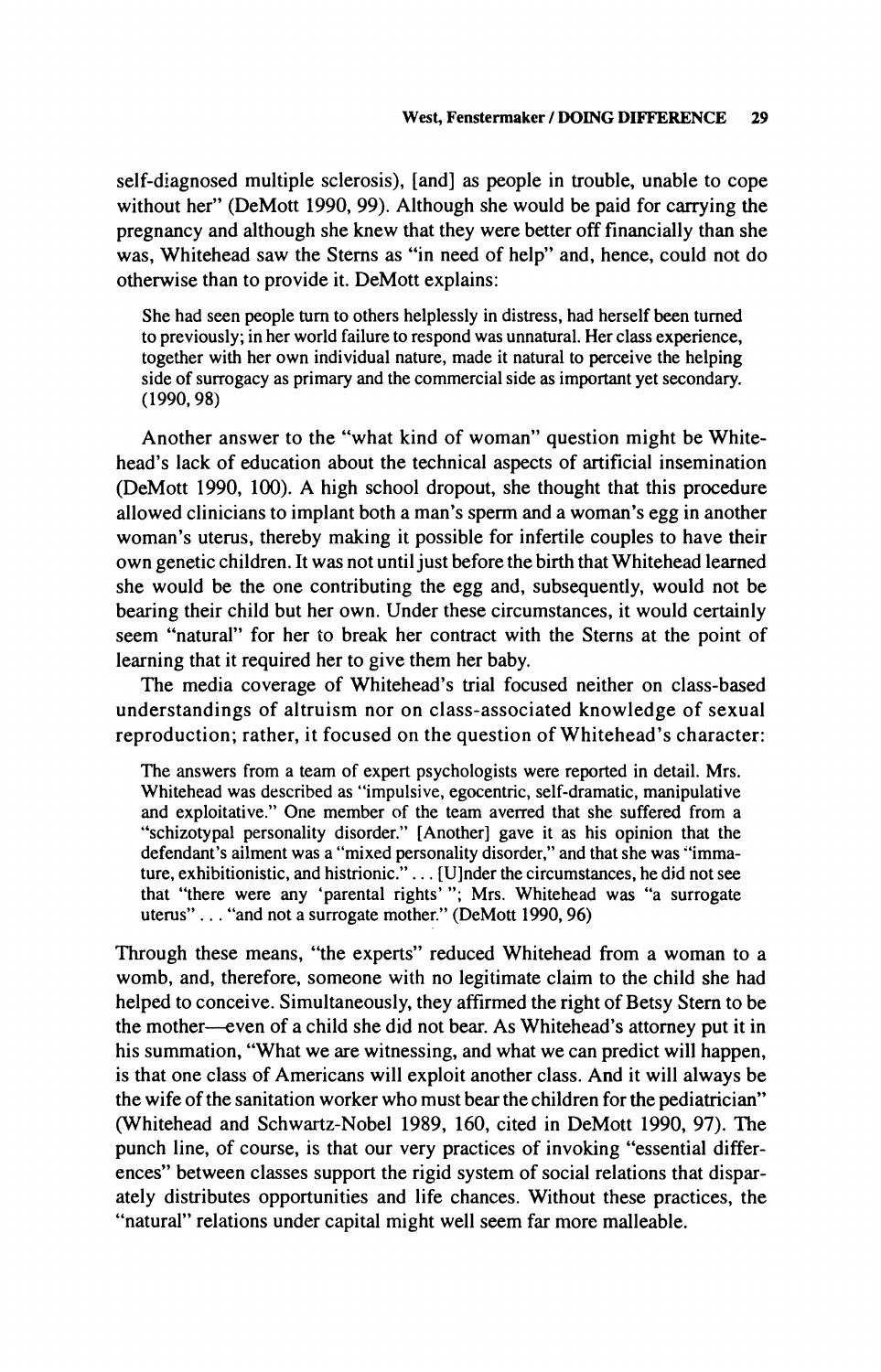### **30 GENDER** & **SOCIETY/February 1995**

The accomplishment of class renders the unequal institutional arrangements based on class category accountable as normal and natural, that is, as legitimate ways of organizing social life (cf. West and Zimmerman 1987). Differences between members of particular class categories that are created by this process can then be depicted as fundamental and enduring dispositions.<sup>13</sup> In this light, the institutional arrangements of our society can be seen as responsive to the differences—the social order being merely an accommodation to the natural order.

In any given situation (whether or not that situation can be characterized as face-to-face interaction or as the more "macro" workings of institutions), the simultaneous accomplishments of class, gender, and race will differ in content and outcome. From situation to situation, the salience of the observables relevant to categorization (e.g., dress, interpersonal style, skin color) may seem to eclipse the interactional impact of the simultaneous accomplishment of all three. We maintain, nevertheless, that, just as the mechanism for accomplishment is shared, so, too, is their simultaneous accomplishment ensured.

### **CONCLUSION: THE PROBLEM OF DIFFERENCE**

As we have indicated, mathematical metaphors describing the relations among gender, race, and class have led to considerable confusion in feminist scholarship. As we have also indicated, the conceptualizations of gender that support mathematical metaphors (e.g., "sex differences" and "sex roles") have forced scholars to think of gender as something that stands apart from and outside of race and class in people's lives.

In putting forth this perspective, we hope to advance a new way of thinking about gender, race, and class, namely, as ongoing, methodical, and situated accomplishments. We have tried to demonstrate the usefulness of this perspective for understanding how people experience gender, race, and class simultaneously. We have also tried to illustrate the implications of this perspective for reconceptualizing "the problem of difference" in feminist theory.

What are the implications of our ethnomethodological perspective for an understanding of relations among gender, race, and class? First, and perhaps most important, conceiving of these as ongoing accomplishments means that we cannot determine their relevance to social action apart from the context in which they are accomplished (Fenstermaker, West, and Zimmerman 1991; West and Fenstermaker 1993). While sex category, race category and class category are potentially omnirelevant to social life, individuals inhabit many different identities, and these may be stressed or muted, depending on the situation. For example, consider the following incident described in detail by Patricia Williams, a law professor who, by her own admission, "loves to shop" and is known among her students for her "neat clothes":<sup>14</sup>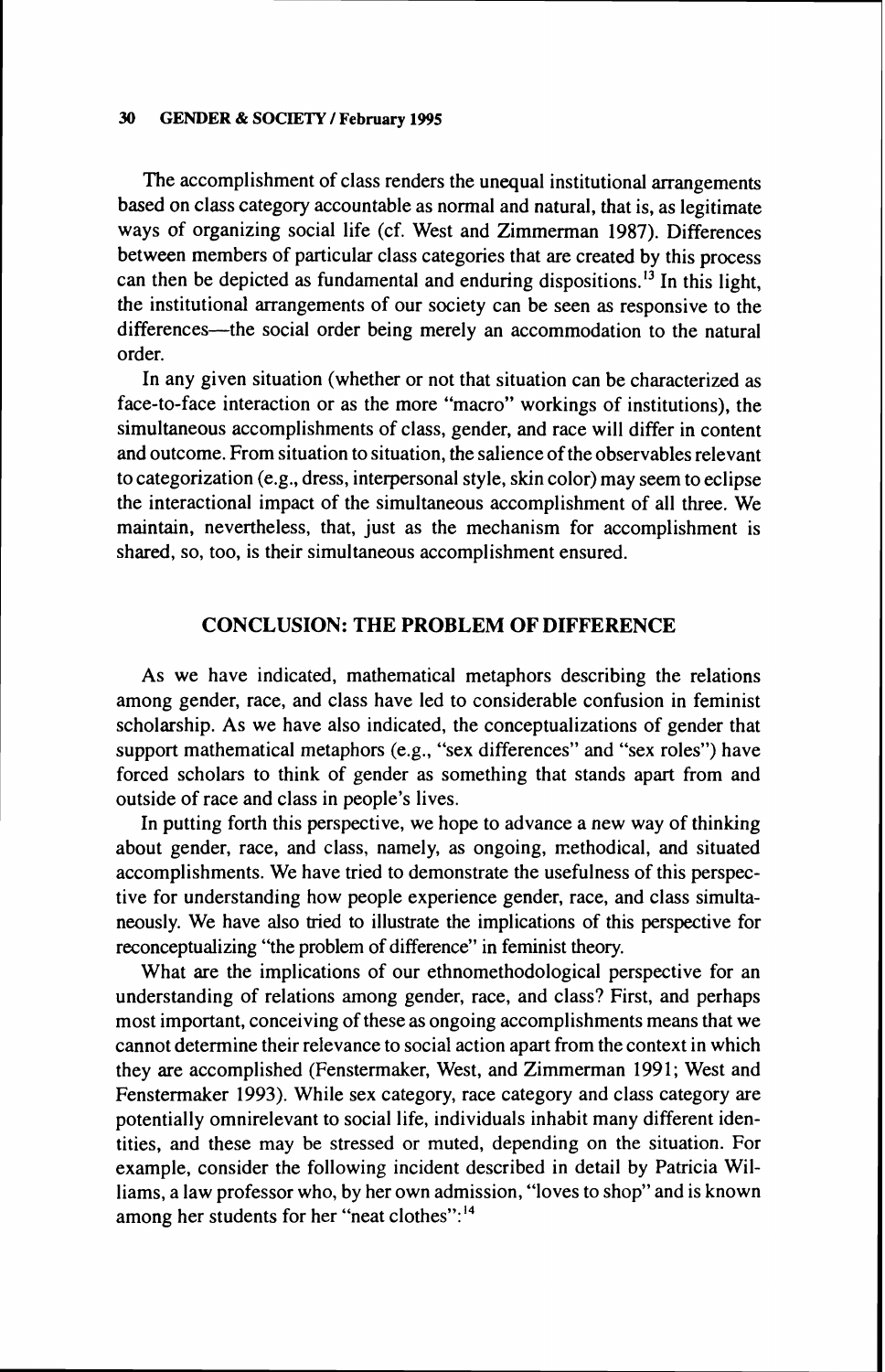Buzzers are big in New York City. Favored particularly by smaller stores and boutiques, merchants throughout the city have installed them as screening devices to reduce the incidence of robbery: if the face at the door looks desirable, the buzzer is pressed and the door is unlocked. If the face is that of an undesirable, the door stays pressed and the door is locked. I discovered [these buzzers] and their meaning one Saturday in **1986.** I was shopping in Soho and saw in a store window a sweater that I wanted to buy for my mother. I pressed my round brown face to the window and my finger to the buzzer, seeking admittance. Anarrow-eyed white teenager, wearing running shoes and feasting on bubble gum glared out. evaluating me for signs that would pit me against the limits of his social understanding. After about five minutes, he mouthed "we're closed," and blew pink rubber at me. It was two Saturdays before Christmas, at one o'clock in the afternoon; there were several white people in the store who appeared to be shopping for things for their mothers. **(1991,44)** 

In this incident, says Williams, the issue of undesirability revealed itself as a racial determination. This is true in a comparative sense; for example, it is unlikely that a white woman law professor would have been treated this way by this salesperson and likely that a Latino gang member would have. This is also true in a legal sense; for example, in cases involving discrimination, the law requires potential plaintiffs to specify whether or not they were discriminated against on the basis of sex *or* race or some other criterion. We suggest, however, that sex category and class category, although muted, are hardly irrelevant to Williams's story. Indeed, we contend that one reason readers are apt to find this incident so disturbing is that it did not happen to a Latino gang member but to a Black woman law professor. Our point is not to imply that anyone should be treated this way but to show that one cannot isolate Williams's race category from her sex category or class category and fully understand this situation. We would argue, furthermore, that how class and gender are accomplished in concert with race must be understood through that specific interaction.

A second implication of our perspective is that the accomplishment of race, class, and gender does not require categorical diversity among the participants. To paraphrase Erving Goffman, social situations "do not so much allow for the expression of natural differences as for the production of [those] difference[s themselves]" (1977, 72). Some of the most extreme displays of "essential" womanly and manly natures may occur in settings that are usually reserved for members of a single sex category, such as locker rooms or beauty salons (Gerson 1985). Some of the most dramatic expressions of "definitive" class characteristics may emerge in class-specific contexts (e.g., debutante balls). Situations that involve more than one sex category, race category, and class category may highlight categorical membership and make the accomplishment of gender, race, and class more salient, but they are not necessary to produce these accomplishments in the first place. This point is worth stressing, since existing formulations of relations among gender, race, and class might lead one to conclude that "difference" must be present for categorical membership and, thus, dominance to matter.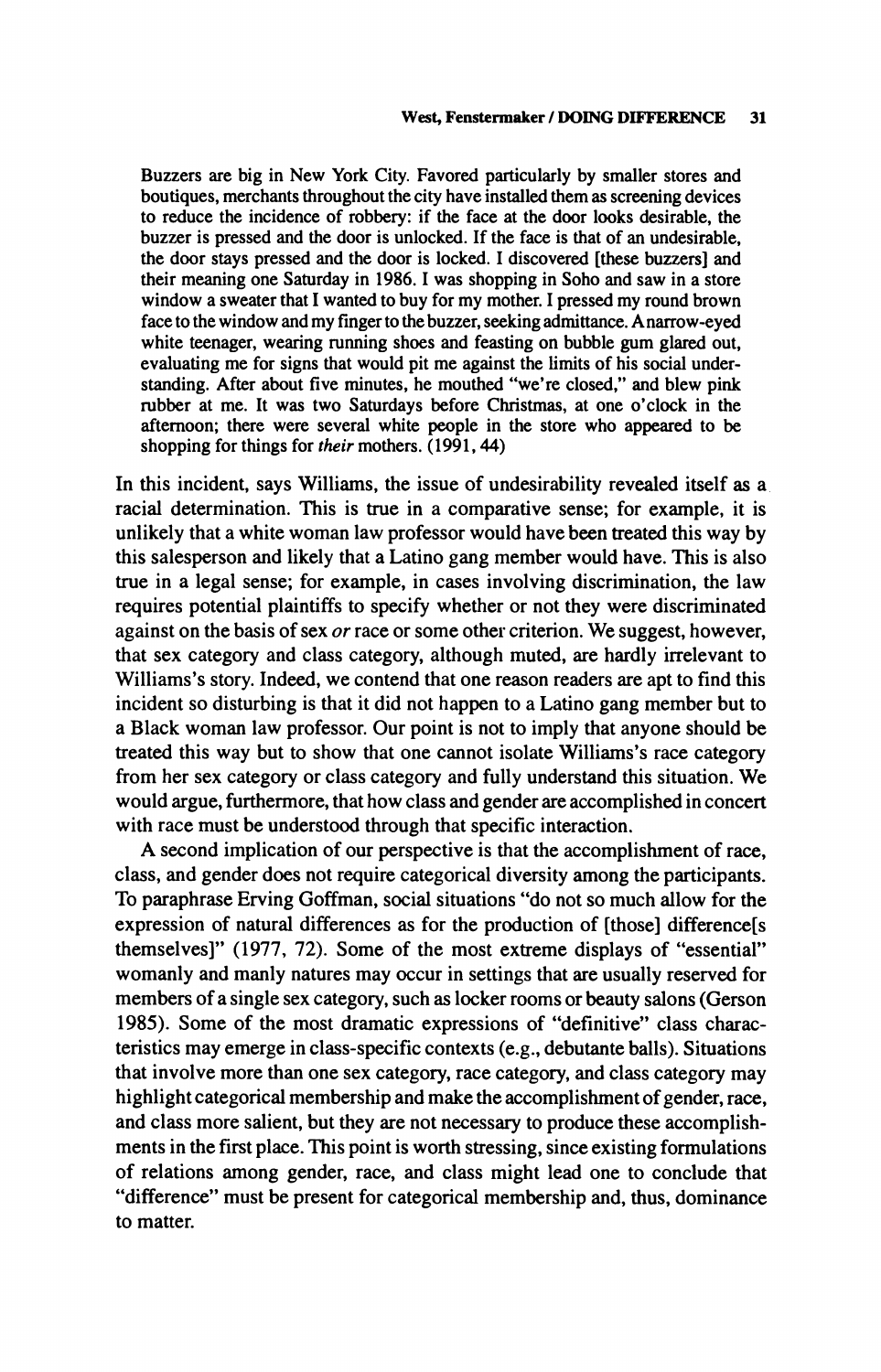### **32 GENDER** & **SOCIETY***I* **February 1995**

of relations among gender, race, and class might lead one to conclude that "difference" must be present for categorical membership and, thus, dominance to matter.

A third implication is that, depending on how race, gender, and class are accomplished, what looks to be the same activity may have different meanings for those engaged in it. Consider the long-standing debates among feminists (e.g., Collins 1990; Davis 197 1;Dill 1988; Firestone 1970; Friedan 1963; hooks 1984; Hurtado 1989; Zavella 1987) over the significance of mothering and child care in women's lives. For white middle-class women, these activities have often been seen as constitutive of oppression in that they are taken as expressions of their "essential" womanly natures and used to discredit their participation in other activities (e.g., Friedan 1963). For many women of color (and white working-class women), mothering and child care have had (and continue to have) very different meanings. Angela Davis (1971,7) points out that, in the context of slavery, African American women's efforts to tend to the needs of African American children (not necessarily their own) represented the only labor they performed that could not be directly appropriated by white slave owners. Throughout U.S. history, bell hooks observes,

Black women have identified work in the context of the family as humanizing labor, work that affirms their identity as women, as human beings showing love and care, the very gestures of humanity white supremacist ideology claimed black people were incapable of expressing. (1984, 133-34)

Looking specifically at American family life in the nineteenth century, Bonnie Thornton Dill (1988) suggests that being a poor or working-class African American woman, a Chinese American woman, or a Mexican American woman meant something very different from being a Euro-American woman. Normative, class-bound conceptions of "woman's nature" at that time included tenderness, piety, and nurturance—qualities that legitimated the confinement of middle-class Euro-American women to the domestic sphere and that promoted such confinement as the goal of working-class and poor immigrant Euro-American families' efforts.

For racial-ethnic women, however, the notion of separate spheres served to reinforce their subordinate status and became, in effect, another assault. As they increased their work outside the home, they were forced into a productive sphere that was organized for men and "desperate" women who were so unfortunate or immoral that they could not confine their work to the domestic sphere. In the productive sphere, however, they were denied the opportunity to embrace the dominant ideological definition of "good" wife and mother. (Dill 1988, 429)

Fourth and finally, our perspective affords an understanding of the accomplishment of race, gender, or class as constituted in the context of the differential "doings" of the others. Consider, for example, the very dramatic case of the U.S. Senate hearings on Clarence Thomas's nomination to the Supreme Court. Wherever we turned, whether to visual images on a television screen or to the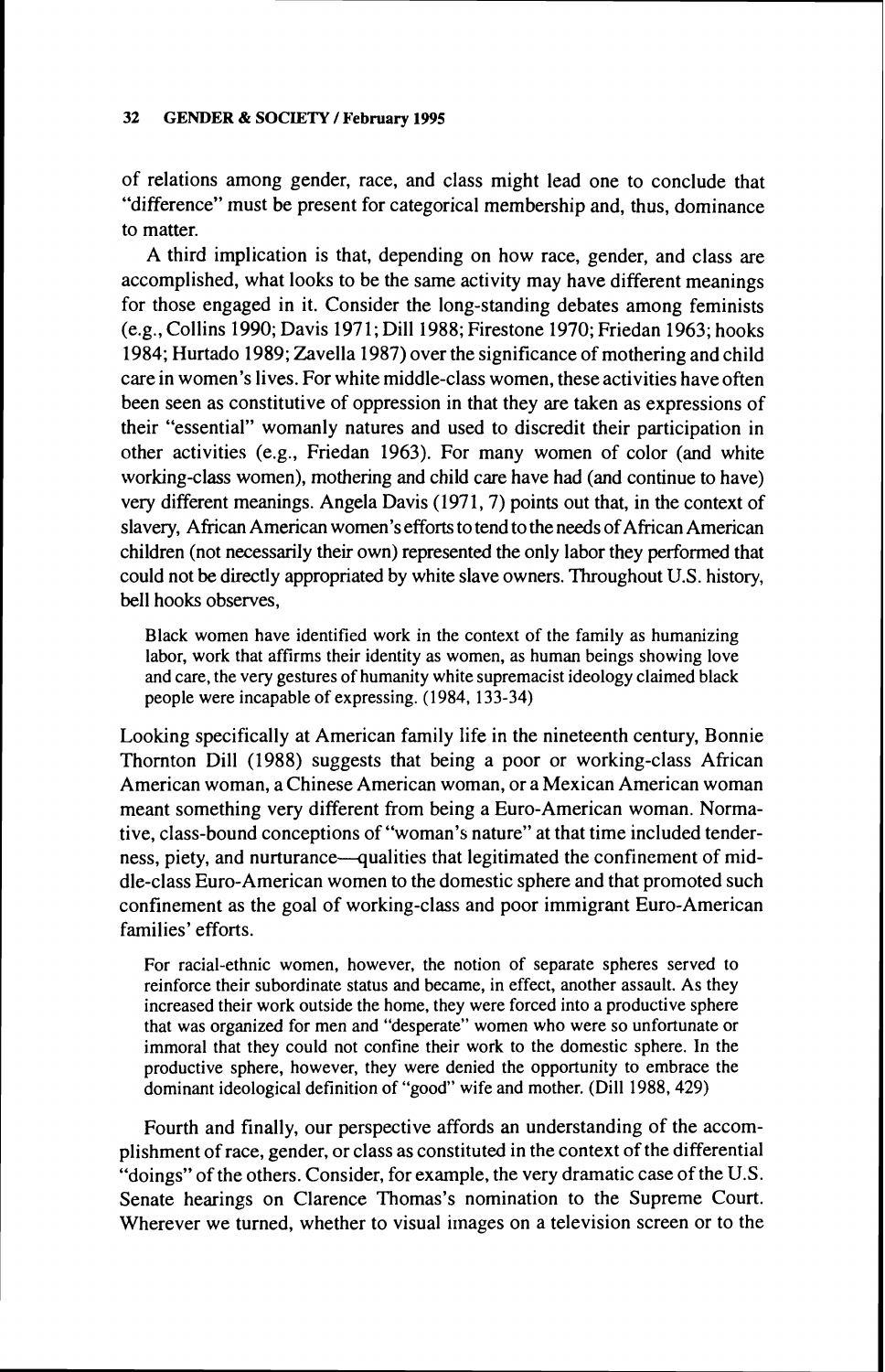was a Black man and that he was a Black man. It also made a difference, particularly to the African American community, that he was a Black man who had been raised in poverty. Each categorical dimension played off the others and off the comparable but quite different categorizations of Anita Hill (a "selfmade" Black woman law professor, who had grown up as one of 13 children). Most white women who watched the hearings identified gender and men's dominance as the most salient aspects of them, whether in making sense of the Judiciary Committee's handling of witnesses or understanding the relationship between Hill and Thomas. By contrast, most African American viewers saw racism as the most salient aspect of the hearings, including white men's prurient interest in Black sexuality and the exposure of troubling divisions between Black women and men (Morrison 1992). The point is that how we label such dynamics does not necessarily capture their complex quality. Foreground and background, context, salience, and center shift from interaction to interaction, but all operate interdependently.

Of course, this is only the beginning. Gender, race, and class are only three means (although certainly very powerful ones) of generating difference and dominance in social life.<sup>15</sup> Much more must be done to distinguish other forms of inequality and their workings. Empirical evidence must be brought to bear on the question of variation in the salience of categorical memberships, while still allowing for the simultaneous influence of these memberships on interaction. We suggest that the analysis of situated conduct affords the best prospect for understanding how these "objective" properties of social life achieve their ongoing status as such and, hence, how the most fundamental divisions of our society are legitimated and maintained.

### **NOTES**

I. In this article, we use "race" rather than "ethnicity" to capture the commonsensical beliefs of members of our society. As we will show, these beliefs are predicated on the assumption that different "races" **can** be reliably distinguished from one another.

2. Compare, for example, the very different implications of "Double Jeopardy: To Be Black and Female" (Beale 1970) and "Positive Effects of the Multiple Negative: Explaining the Success of Black Professional Women" (Epstein 1973).

3. In this context, we define "experience" as participation in social systems in which gender. race, and class affect, determine, or otherwise influence behavior.

4. Here, it is important to distinguish an individual's experience of the dynamics of gender. race, and class as they order the daily course of social interaction from that individual's sense of identity as a member of gendered, raced, and classed categories. For example, in any given interaction, a woman who is Latina and a shopkeeper may experience the simultaneous effects of gender, race, and class, yet identify her experience as only "about" race, only "about" gender, or only "about" class.

5. The ambivalence that dogs the logic of social constructionist positions should now be all too familiar to feminist sociologists. If we are true to our pronouncements that social inequalities and the categories they reference (e.g.. gender, race, and class) **are** not rooted in biology, then we may at some point seem to flirt with the notion that they are, therefore, rooted in nothing. For us,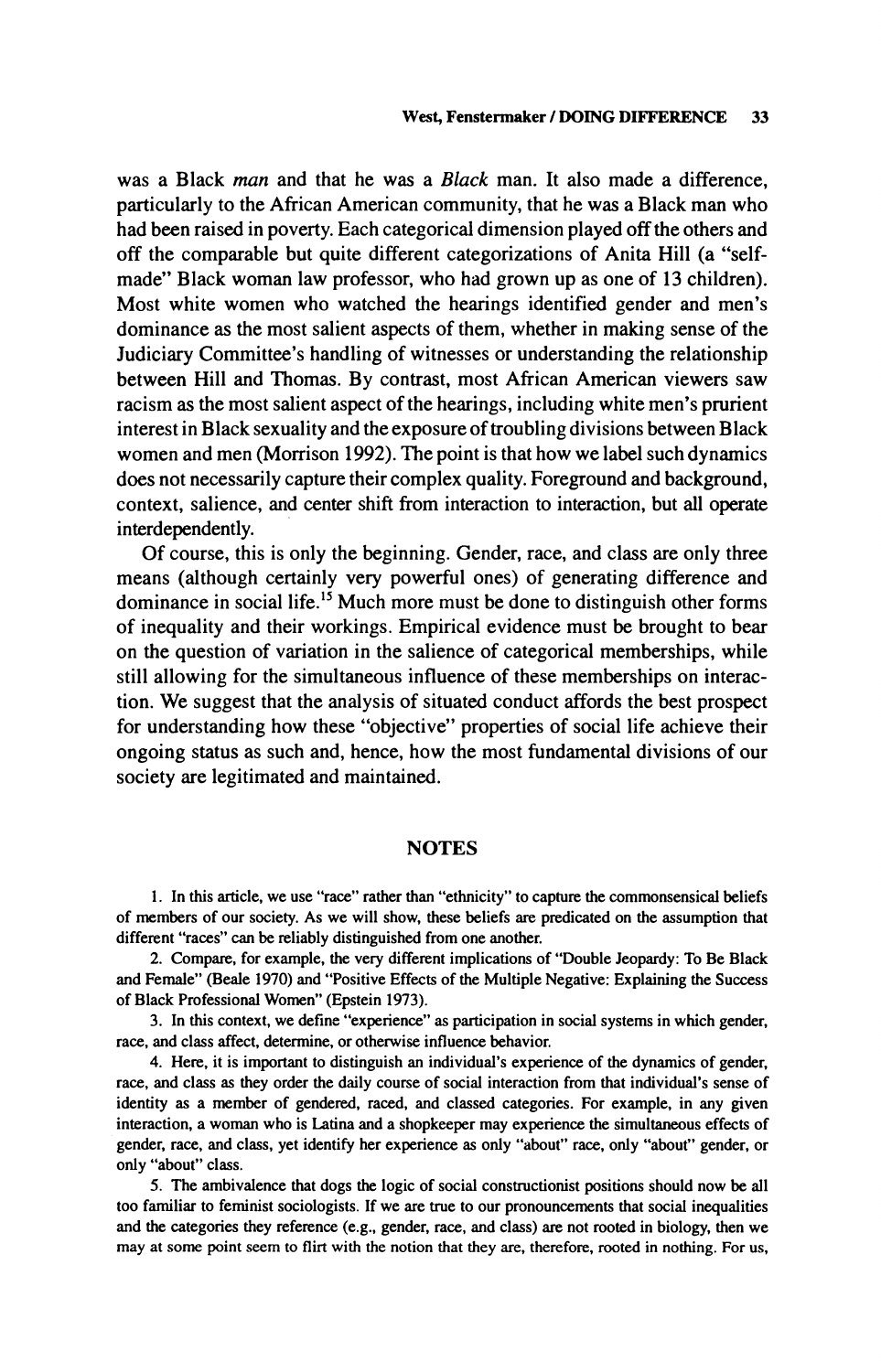#### **34 GENDER** & **SOCIETY**I **February 1995**

biology is not only not destiny but also not the only reality. Gender, race, and class inequalities **are**  firmly rooted in the ever-present realities of individual practice, cultural conventions, and social institutions. That's reality enough, when we ponder the pernicious and pervasive character of racism, sexism, and economic oppression.

6. That persons may be held accountable does not mean that they necessarily will be held accountable in every interaction. Particular interactional outcomes are not the point here; rather, it is the possibility of accountability in any interaction.

7. To maintain vital statistics on race, California, for instance, relies on mothers' and fathers' self-identifications on birth certificates.

8. Omi and Winant (1986.64-75) provide numerous empirical illustrations, including the first appearance of "white" as a term of self-identification (circa 1680). California's decision to categorize Chinese people as "Indian" (in 1854), and the **U.S.**Census's creation of the category "Hispanic" (in 1980).

9. Consider Susie Guillory Phipps's unsuccessful suit against the Louisiana Bureau of Vital Records (Omi and Winant 1986, 57). Phipps was classified as "Black" on her birth certificate, in accord with a 1970 Louisiana law stipulating that anyone with at least one-thirty-second "Negro blood" was "Black." Her attorney contended that designating a race category on a person's birth certificate was unconstitutional and that, in any case, the one-thirty-second criterion was inaccurate. Ultimately, the court upheld Louisiana's state law quantifying "racial identity" and thereby affirmed the legal principle of assigning persons to specific "racial" groups.

10. This would be true if only because outcomes bearing on power and inequality are so different in different situations. Ours is a formulation that is sensitive to variability, that can accommodate, for example, interactions where class privilege and racism seem equally salient, as well as those in which racism interactionally "eclipses" accountability to sex category.

11. As Spelman observes, 'The existence of racism does not require that there **are** races; it requires the belief that there are races" (1988, 208, n. 24).

12. A devil's advocate might argue that gender, race, and class are fundamentally different because they show different degrees of "mutability" or latitude in the violation of expectations in interaction. Although class mobility is possible, one might argue, race mobility is not; or, while sex change operations can be performed, race change operations cannot. In response, we would point out that the very notion that one cannot change one's race-but can change one's sex and manipulate displays of one's class—only throws us back to biology and its reassuring, but only apparent, immutability.

13. Although we as a society believe that some people may "pull themselves up by their bootstraps" and others may "fall from grace," we still cherish the notion that class will reveal itself in a person's fundamental social and psychological character. We commonly regard the self-made man, the welfare mother, and the middle-class housewife as distinct categories of persons, whose attitudes and activities can be predicted on categorical grounds.

14. We include these prefatory comments about shopping and clothes for those readers who, on encountering this description, asked, "What does she look like?" and "What was she wearing?" Those who seek further information will find Williams featured in a recent fashion layout for Mirabella magazine (As Smart as They Look 1993).

15. We cannot stress this strongly enough. Gender, race, and class are obviously very salient social accomplishments in social life, because so many features of our cultural institutions and daily discourse are organized to perpetuate the categorical distinctions on which they are based. As Spelman observes, "the more a society has invested in its members' getting the categories right, the more occasions there will be for reinforcing them, and the fewer occasions there will be for questioning them" (1988,152). On any given occasion of interaction. however, we may also be held accountable to other categorical memberships (e.g., ethnicity, nationality, sexual orientation, place of birth), and, thus, "difference" may then be differentially constituted.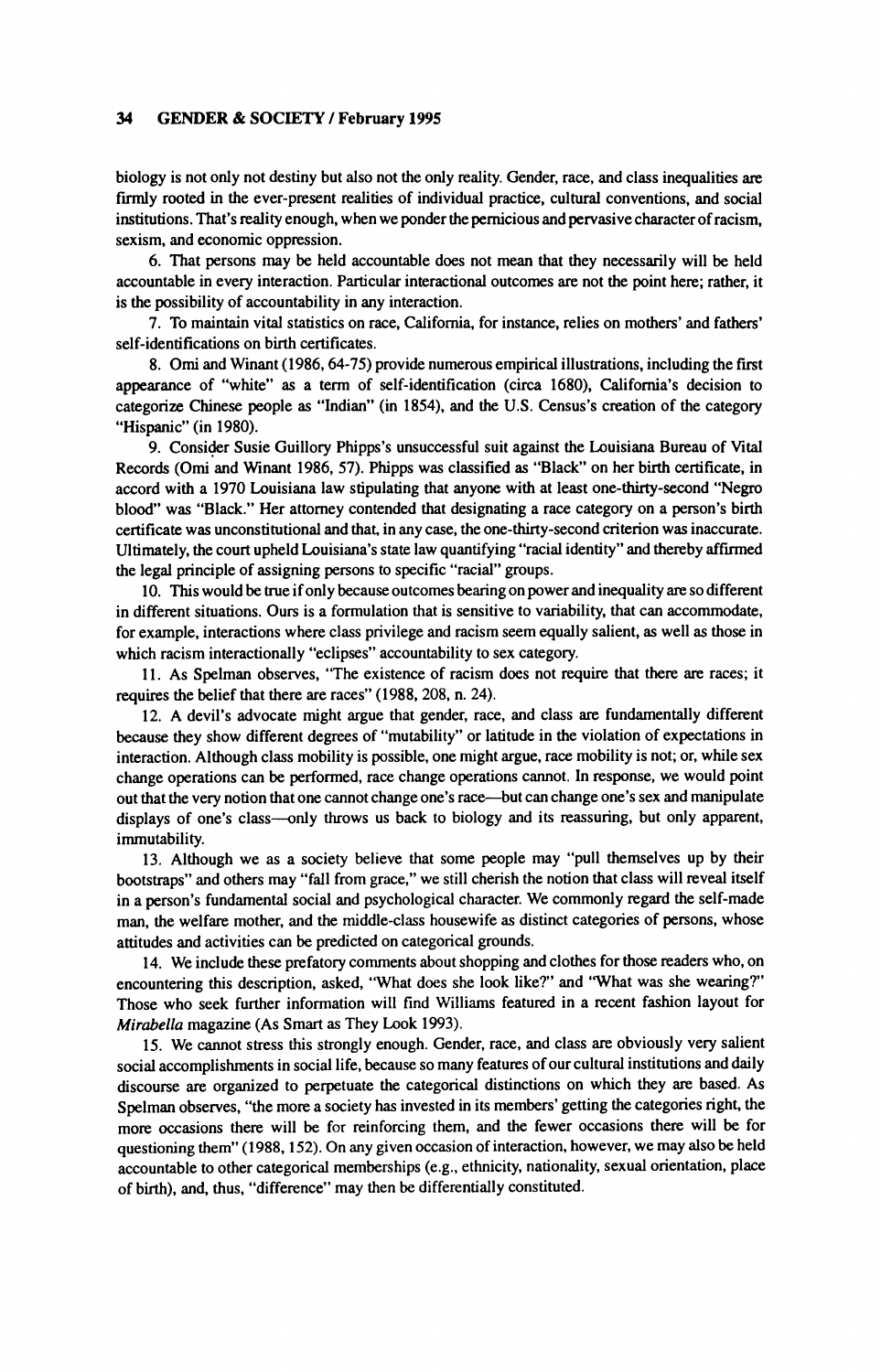### **REFERENCES**

Acker, Joan. 1992a. Gendered institutions: From sex roles to gendered institutions. *Contemporary Sociology* 21565-69.

-. 1992b. Gendering organizational theory. In *Gendering Organizational Theory*, edited by Albert J. Mills and Peta Tancred. London: Sage.

- Almquist, Elizabeth. 1989. The experiences of minority women in the United States: Intersections of race, gender, and class. In *Women: A feminist perspective.* edited by Jo Freeman. Mountain View, CA: Mayfield.
- Andersen, Margaret L.. and Patricia Hill Collins. 1992. Preface to *Race, class* and *gender,* edited by Margaret L. Andersen and Patricia Hill Collins. Belmont, CA: Wadsworth.

Aptheker, Bettina. 1989. *Tapestries of life: Women* 's *work women's consciousness, and the meaning of daily experience.* Amherst: University of Massachusetts Press.

As smart as they look. *Mirabella,* June 1993, 100-111.

- Beale, Frances. 1970. Double jeopardy: To be Black and female. In *The Black woman: An anthology,*  edited by Toni Cade (Bambara). New York: Signet.
- Berk, Sarah Fenstermaker. 1985. *The gender factory: The apportionment of work in American howeholds.* New York: Plenum.
- Bhavani, Kum-Kum. In press. Talking racism and the editing of women's studies. In *Introducing women's studies, edited by Diane Richardson and Vicki Robinson. New York: Macmillan.*
- Cahill, Spencer E. 1986. Childhood socialization as recruitment process: Some. lessons from the study of gender development. In *Sociological studies of child development,* edited by Patricia Adler and Peter Adler. Greenwich, **CT:**JAI.
- Colen, Shellee. 1986. "With respect and feelings": Voices of West Indian child care and domestic workers in New York City. In *All American women,* edited by Johnetta B. Cole. New York: **Free**  Press.

Collins, Patricia Hill. 1990. *Black feminist thought.* New York: Routledge.

Connell, R.W. 1985. Theorizing gender. *Sociology* 19:260-72.

Davis, Angela. 1971. The Black woman's role in the community of slaves. *Black Scholar* 3:3-15.

- . 1981. *Women, race* and *class.* New York: Random House.
- de Beauvoir, Simone. 1953. *The second sex.* New York: Knopf.

DeMott, Benjamin. 1990. *The imperial middle: Why Americans can't think straight about class.*  New Haven, CT: Yale University Press.

- Dill, Bonnie Thomton. 1988. Our mothers' grief: Racial ethnic women and the maintenance of families.*Journal of Family History* 13:415-31.
- Epstein, Cynthia Fuchs. 1973. Positive effects of the double negative: Explaining the success of Black professional women. In *Changing women in a changing society,* edited by Joan Huber. Chicago: University of Chicago Press.
- Essed, Philomena. 1991. *Understanding everyday racism: An intenlisciplimry theory.* Newbury Park, CA: Sage.
- Fenstermaker, Sarah, Candace West, and Don H. Zimmerman. 1991. Gender inequality: New conceptual terrain. In *Gender; family* **and** *economy: The triple overlap,* edited by Rae Lesser Blumberg. Newbury Park, CA: Sage.
- Firestone, Shulamith. 1970. *The dialectic of sex.* New York: Morrow.
- Friedan, Betty. 1963. *The feminine mystique.* New York: Dell.
- Frye, Marilyn. 1983. *The politics of reality: Essays in feminist theory.* Trumansburg,**NY:**Crossing Press.
- Garfinkel. Harold. 1967. *Studies in ethnamerhodology.* Englewood Cliffs, NJ: Prentice-Hall.
- Gerson, Judith. 1985. *The variability* and *salience of gender: Issues of conceptualization and measurement*. Paper presented at the annual meeting of the American Sociological Association, Washington, **DC,** August.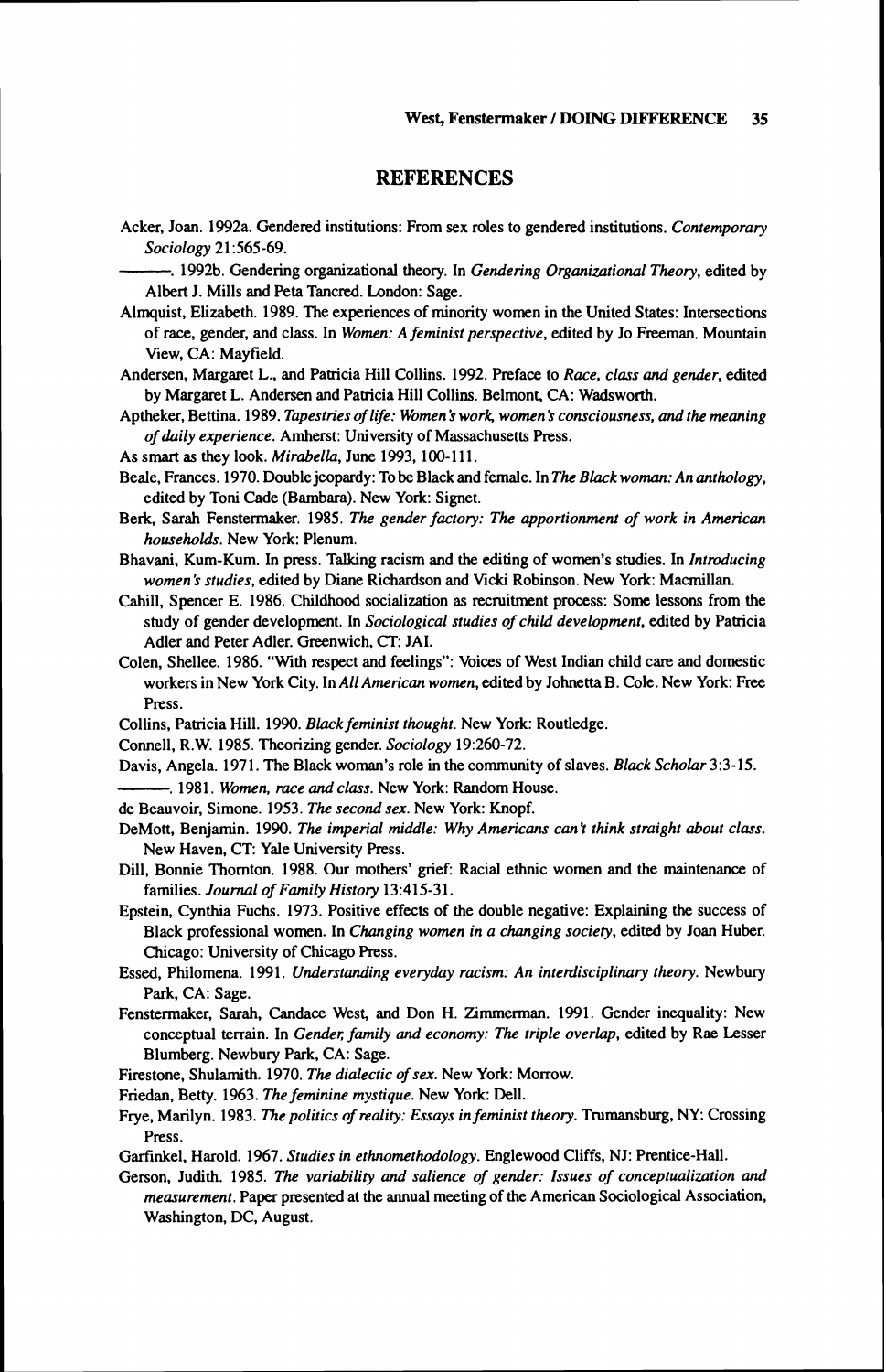#### **36 GENDER** & SOCIETY / February 1995

Glazer, Nona. 1977. A sociological perspective: Introduction. In *Woman in a man-made world,*  edited by Nona Glazer and Helen Youngelson Waehrer. Chicago: Rand McNally.

Glenn, Evelyn Nakano. 1985. Racial ethnic women's labor: The intersection of race, gender and class oppression. *Review of Radical Polirical Economics* 17:86-108.

. 1992. From servitude to service work: Historical continuities in the racial division of paid reproductive labor. *SIGNS: Journal of Women in Culture and Society* 18:l-43.

Goffman, Erving. 1976. Gender display. *Studies in the Anthropology of Ksual Communication*  3:69-77.

. 1977. The arrangement between the sexes. *Theory* and *Society* 4:301-31.

Gossett, Thomas. 1965. *Race: The history of an idea in America.* New York: Schocken Books.

Hacker, Helen Mayer. 1951. Women as a minority group. *Social Forces* 30:60-69.

Heritage, John. 1984. *Garfinkel* and *ethnomethodology.*Cambridge, England: Polity.

Hochschild, Arlie Russell. 1973. A review of sex role research. *American Journal of Sociology*  78:lOll-29.

hooks, bell. 1981. *Ain'f I a woman: Black women andfeminism.* Boston: South End.

. 1984. *From margin to center.* Boston: South End.

Hughes, Everett C. 1945. Dilemmas and contradictions of status. *American Journal of Sociology*  50:353-59.

Hull, Gloria T., Patricia Bell Scott, and Barbara Smith, eds. 1982. *All the women are white, all the Bkk are men, but some of us are brave.* Old Westbury, **NY:**Feminist Press.

Hurtado, Aida. 1989. Relating to privilege: Seduction and rejection in the subordination of white women and women of color. *Signs: Joumul of Women in Culture and Society* 14:833-55.

Jordan, June. 1985. Report from the Bahamas. In *On call: Political essays.* Boston: South End.

Joseph, Gloria, and Jill Lewis, eds. 1981. *Common dlTerences.* Garden City, **NY:** Anchor.

Kessler, Suzanne J., and Wendy McKenna. 1978. *Gender: An ethnomethodological approach.* New York: Wiley.

Komarovsky, Mirra. 1946. Cultural contradictions and sex roles. *American Journal of Sociology*  52:184-89.

. 1992. The concept of social role revisited. *Gender* & *Society* 6:301-12.

Langston, Donna. 1991. Tired of playing monopoly? In *Changing our powec An introduction to women's studies,* 2d ed., edited by Jo Whitehorse Cochran, Donna Langston, and Carolyn Woodward. Dubuque, IA: Kendall-Hunt.

Linton, Ralph. 1936. *The study of man.* New York: Appleton-Century.

Lopata, Helena Z., and Barrie Thorne. 1987. On the term "sex roles." *Signs: Journal of Women in Culture and Society* 3:718-21.

Lorde, Audre. 1984. *Sister outsider.* Trumansburg,*NY:* Crossing.

Montagu, Ashley, ed. 1975. *Race* & *IQ.* London: Oxford University Press.

Mitchell, Juliet. 1966. Women: The longest revolution. *New Left Review 40:11-37*.

Moraga, Chem'e. 1981. La giiera. In *This bridge calledmy back: Radical writing by women of color,*  edited by Cherríe Moraga and Gloria Anzalduá. New York: Kitchen Table Press.

Moraga, Cherríe, and Gloria Anzaiduá, eds. 1981. *This bridge called my back: Writings by radical women of color.* Watertown, *MA:* Persephone.

Morrison, Toni, ed. 1992. *Race-ing justice, engender-ing power: Essays on Anita Hill, Clarence Thomas, and the construction of social reality.* New York: Pantheon.

Omi, Michael, and Howard Winant. 1986. *Racial formation in the United States from the 1960s to the 1980s.* New York: Routledge & Kegan Paul.

Parsons, Talcott. 1951. *The social system.* New York: Free Press.

Parsons, Talcott, and Robert F. Bales. 1955. *Family, socialization* and *interaction process.* New York: Free Press.

Rafter, Nichole H. 1992. Claims-making and socio-cultural context in the first U.S. eugenics campaign. *Social Problems* 39:17-34.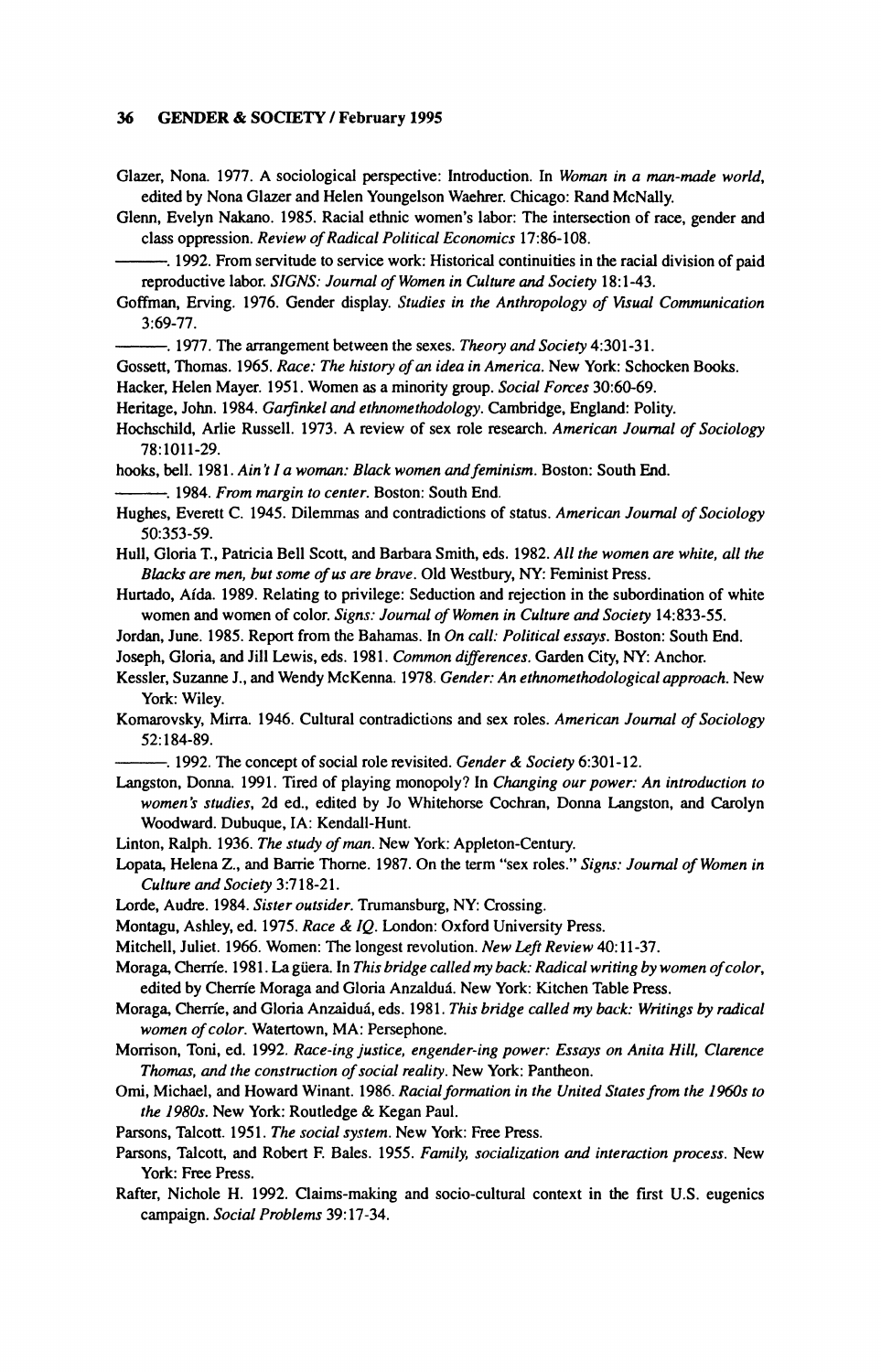- Rich, Adrienne. 1979. Disloyal to civilization: Feminism, racism, gynephobia. In *On lies, secrets,*  and silence. New York: Norton.
- Segura, Denise A. 1992. Chicanas in white collar jobs: "You have to prove yourself more." *Sociological Perspectives* 35:163-82.
- Spelman, Elizabeth V. 1988.*Inessential woman: Problems of exclusion in feminist thought.* Boston: Beacon Press.
- Stacey, Judith, and Barrie Thome. 1985. The missing feminist revolution in sociology. *Social Problems* 32:301-16.
- Stack, Carol B. 1974. All our kin: Strategies for survival in a Black community. New York: Harper & Row.
- Stephans, Nancy. 1982. *The idea of race in science.* Hamden, CT: Archon.
- Thome, Barrie. 1980. Gender. .. How is it best conceptualized? Unpublished manuscript, Department of Sociology, Michigan State University, East Lansing.
- West, Candace, and Sarah Fenstermaker. 1993. Power, inequality and the accomplishment of gender: An ethnomethodological view. In *Theory on gender/feminism on theory*, edited by Paula England. New York: Aldine.
- Wesl Candace, and Don H. Zimmerman. 1987. Doing gender. *Gender* & *Society* 1: 125-51.
- Williams, Patricia. 1991. *The alchemy of race and rights.* Cambridge, MA: Harvard University Press.
- Young, Iris Mation. 1990. Impartiality and the civic public. In *Throwing like a girl and other essays in feminist philosophy.* Bloomington: Indiana University Press.
- Zavella, Patricia. 1987. *Women's work and Chicano families: Cannery workers of the Santa Clara Valley.*Ithaca, **NY:**Cornell University Press.
- Zimmerman, Don H. 1978. Ethnomethodology. *American Sociologist* 13:6-15.
- Zinn, Maxine Baca. 1990. Family, feminism and race in America. *Gender* & *Society* 4:68-82.
- Zinn, Maxine Baca, Lynn Weber Cannon, Elizabeth Higginbotham, and Bonnie Thomton Dill. 1986. The costs of exclusionary practices in women's studies. *Signs: Journal of Women in Culture and Society* 11 :290-303.

*Candace West is Professor of Sociology at the University of California, Santa Cruz, Her recent articles focus on different aspects of the problem addressed here: the interactional scaffolding of social structure.* 

*Sarah Fenstermaker is Professor of Sociology* **and** *Women's Studies* **and** *Associate Dean of the Graduate Division at the University of California, Santa Barbara. Her works have explored the accomplishments of race, class, and gendes and the gendered determinants of the householddivision of labor: Her current workfurther articulates the relationship berween work and inequality.*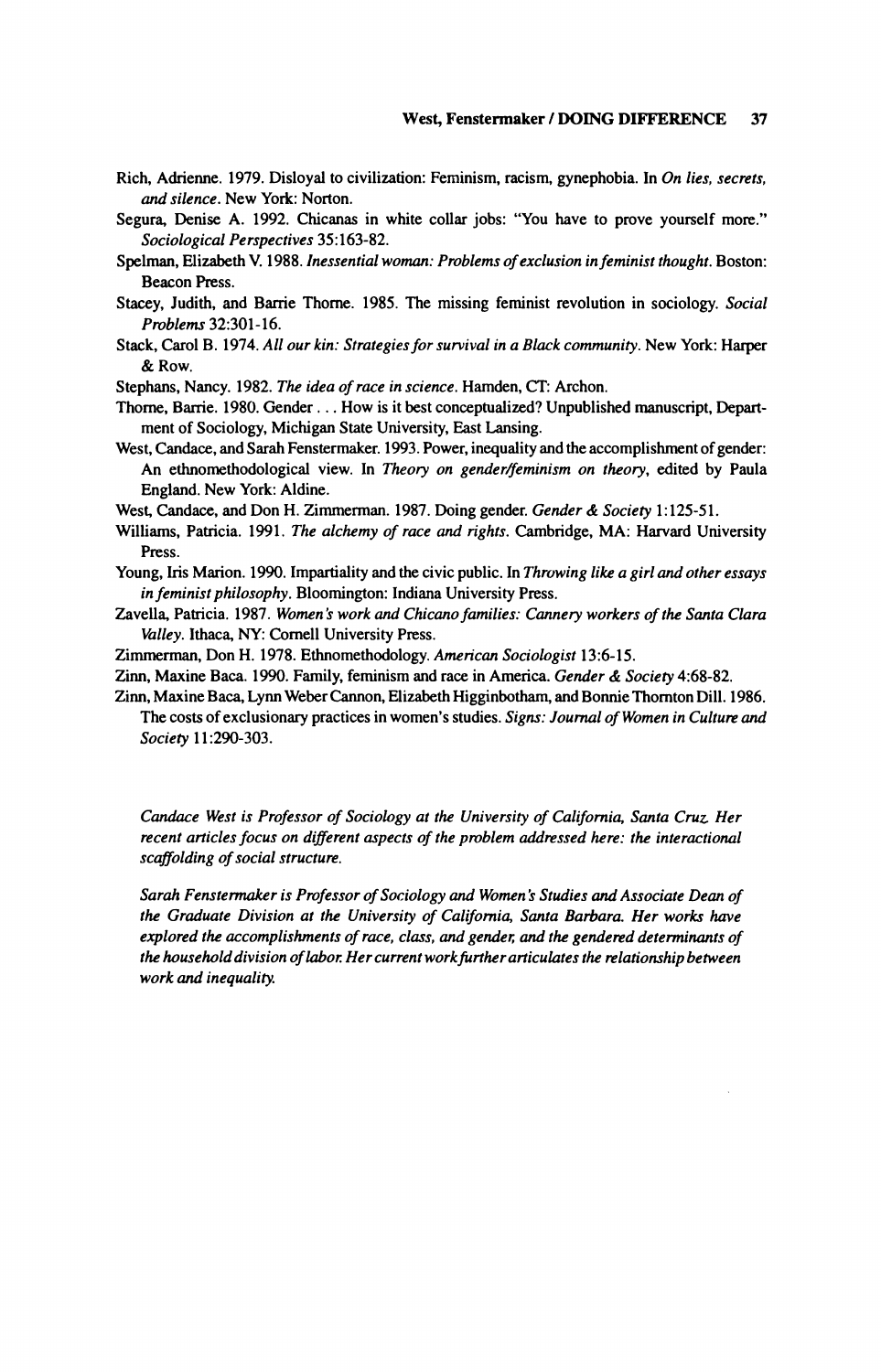http://www.jstor.org

# **LINKED CITATIONS**

*- Page 1 of 2 -*



*You have printed the following article:*

**Doing Difference** Candace West; Sarah Fenstermaker *Gender and Society*, Vol. 9, No. 1. (Feb., 1995), pp. 8-37. Stable URL: [http://links.jstor.org/sici?sici=0891-2432%28199502%299%3A1%3C8%3ADD%3E2.0.CO%3B2-4](http://links.jstor.org/sici?sici=0891-2432%28199502%299%3A1%3C8%3ADD%3E2.0.CO%3B2-4&origin=JSTOR-pdf)

*This article references the following linked citations. If you are trying to access articles from an off-campus location, you may be required to first logon via your library web site to access JSTOR. Please visit your library's website or contact a librarian to learn about options for remote access to JSTOR.*

# **References**

# **From Sex Roles to Gendered Institutions**

Joan Acker *Contemporary Sociology*, Vol. 21, No. 5. (Sep., 1992), pp. 565-569. Stable URL: [http://links.jstor.org/sici?sici=0094-3061%28199209%2921%3A5%3C565%3AFSRTGI%3E2.0.CO%3B2-V](http://links.jstor.org/sici?sici=0094-3061%28199209%2921%3A5%3C565%3AFSRTGI%3E2.0.CO%3B2-V&origin=JSTOR-pdf)

# **The Arrangement between the Sexes**

Erving Goffman *Theory and Society*, Vol. 4, No. 3. (Autumn, 1977), pp. 301-331. Stable URL: [http://links.jstor.org/sici?sici=0304-2421%28197723%294%3A3%3C301%3ATABTS%3E2.0.CO%3B2-C](http://links.jstor.org/sici?sici=0304-2421%28197723%294%3A3%3C301%3ATABTS%3E2.0.CO%3B2-C&origin=JSTOR-pdf)

# **Women as a Minority Group**

Helen Mayer Hacker *Social Forces*, Vol. 30, No. 1. (Oct., 1951), pp. 60-69. Stable URL: [http://links.jstor.org/sici?sici=0037-7732%28195110%2930%3A1%3C60%3AWAAMG%3E2.0.CO%3B2-1](http://links.jstor.org/sici?sici=0037-7732%28195110%2930%3A1%3C60%3AWAAMG%3E2.0.CO%3B2-1&origin=JSTOR-pdf)

# **A Review of Sex Role Research**

Arlie Russell Hochschild *The American Journal of Sociology*, Vol. 78, No. 4, Changing Women in a Changing Society. (Jan., 1973), pp. 1011-1029. Stable URL: [http://links.jstor.org/sici?sici=0002-9602%28197301%2978%3A4%3C1011%3AAROSRR%3E2.0.CO%3B2-5](http://links.jstor.org/sici?sici=0002-9602%28197301%2978%3A4%3C1011%3AAROSRR%3E2.0.CO%3B2-5&origin=JSTOR-pdf)